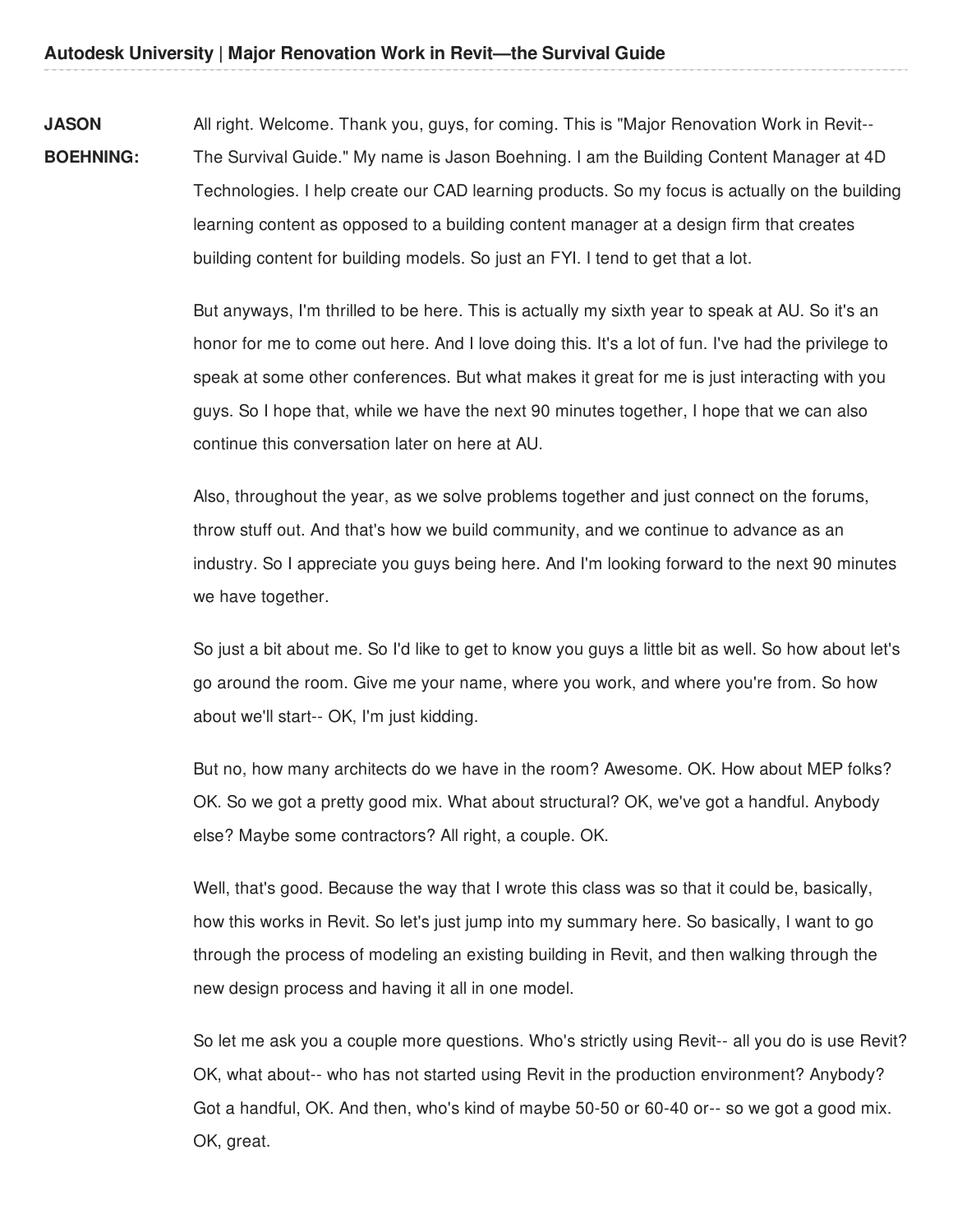|                                                         | Throw out some answers to me. So what do you think of when you think of renovation projects |
|---------------------------------------------------------|---------------------------------------------------------------------------------------------|
| in Revit? Just give me one word. Just shoot them at me. |                                                                                             |

**AUDIENCE:** [INAUDIBLE].

**AUDIENCE:** [INAUDIBLE].

**JASON** So phases? Sorry, what were some other ones?

**BOEHNING:**

- **AUDIENCE:** Painful.
- **JASON** Painful, painful.

**BOEHNING:**

- **AUDIENCE:** Extra work.
- **AUDIENCE:** Complicated.

**JASON** Extra work. Complicated, sure.

**BOEHNING:**

**AUDIENCE:** Rework.

**JASON BOEHNING:** Rework. Oh, no. Yeah. Well, I definitely-- painful, I've heard that a lot. And I hope that, as we go throughout the next 90 minutes, that we can just show the basics. So my goal is that, after you leave here, you're like, hey, there's no difference in a renovation project versus a new project. And sure, there are some differences in there. But as far as modeling it in Revit, that's what I hope you can walk away from here with.

> So here are my learning objectives. I'm sure you saw those when you signed up for this class, or if you've looked in the handout. I won't read them all. But here is kind of my roadmap of how I want to achieve those.

So first off, I want to talk about, why even use Revit for a renovation project? I always want to know why I should do something. What are the benefits for me?

And then I threw energy analysis in there. That was one of my learning objectives, because I think energy analysis is extremely important in our industry today. And so one of my learning objectives was produce a rapid energy model.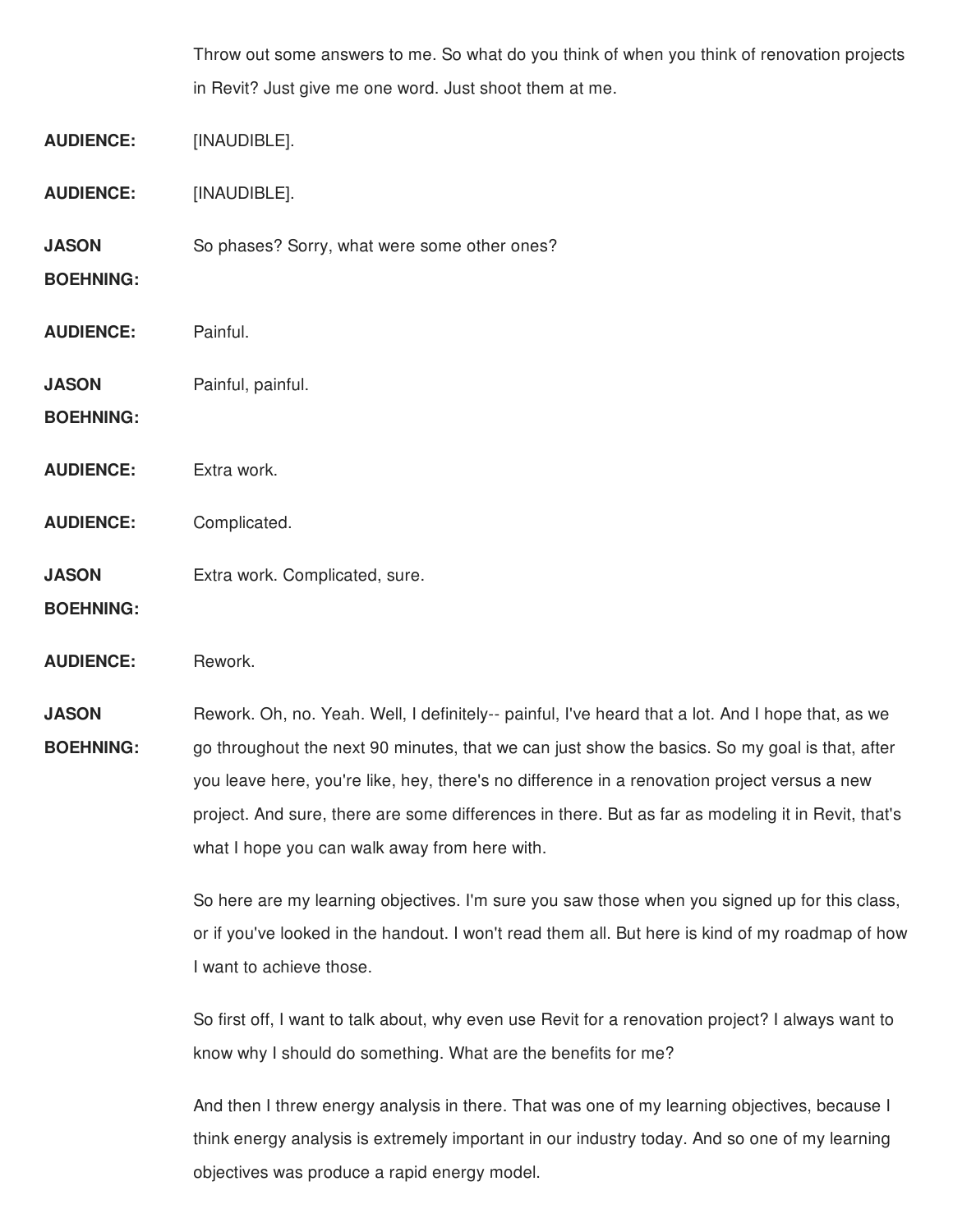And so I want to show you how we can start with an energy model that you could use to even gain some work with an owner. Or maybe you already have the project, and just kind of start the process with some energy analysis that you can take to some of those initial planning meetings, to sit down with the owner to help develop the flow of the project [? and ?] how it's going to go, or what they want to do.

And then, after that, we're going to jump into the nitty gritty of phases and how it works in Revit. And we'll spend a little time there. And then we'll have a little fun and talk about modeling existing conditions. We'll talk a little bit about laser scanning, photogrammetry, and show some drone stuff. Maybe we'll shoot them out of the sky, as we did in the video.

And then modeling new design. Basically, if we can get through the first part, then the modeling the new design is the easy part. And then we'll wrap up with some tips and tricks.

OK. So why should we even use Revit to begin with? So how many of you remember back to when your office first started with Revit, or you first learned Revit? And maybe you're trying to implement it in your firm.

And your boss comes to you-- or maybe it's an owner that wants to do a project, and they're like, oh, you're using Revit now? Oh, so you can create some energy models, and you can do this analysis, and you can create these renderings. Oh, and we can use it for construction, too.

And you're like, wait a minute, I'm trying to set the height of a wall. I'm just trying to create a model. Can anybody relate to something like that? Sure, sure. So that's kind of what I want to start out with, is kind of the after-- so after you have a model, some of the cool stuff you can do.

So the things that I-- some of the whys, the first one I threw up there is BIM. And I'm sure you guys have heard that several times. But there are so many advantages of having an actual model packed full of information. And we could talk all afternoon about the benefits of that, and creating parametric models, and linking parameters together, and using Dynamo. And we could talk about that all day. And I'm sure you've heard it since you've been here at AU. So many advantages. So I just had to touch on that.

And then energy analysis. Obviously, when we have a model, we can run all types of simulations. And the one that I'm going to focus on a little today is energy analysis--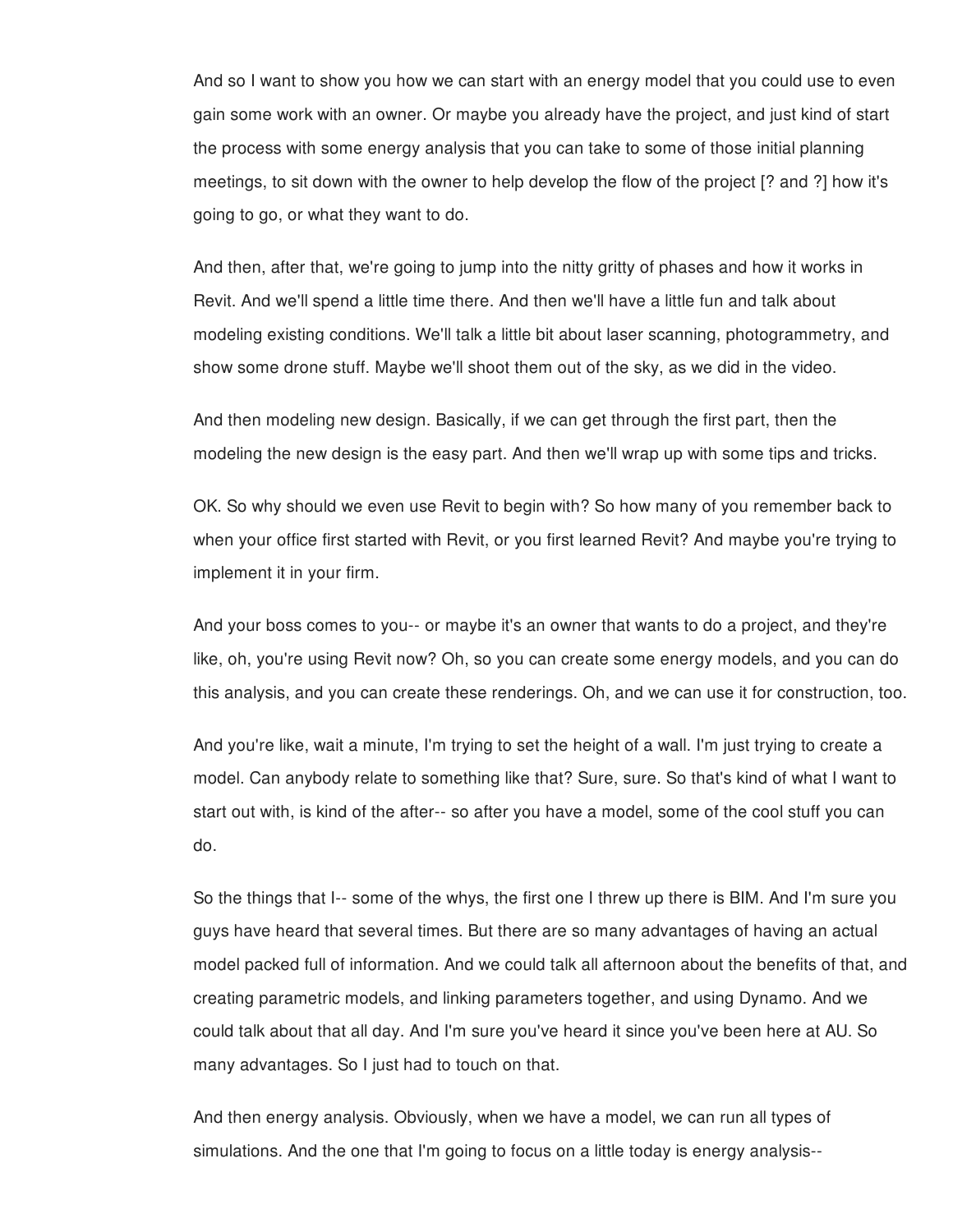specifically, Insight 360 for early energy analysis. But there's obviously Green Building Studio. Or you can export a gbXML and use some third-party program. I'm sure you guys have been doing that for a while.

And then some of the buzzwords that I've been hearing over the past year-- visualization. Just creating presentations to show people your work. And then several new BIM technologies.

So let's start out with there. I just want to show a couple that I've been seeing around over the past year. And I'll demo one, actually. So let's take a look. Anybody use any of these products? I'm not getting paid. I just want to show them, because I think they're awesome.

So let's just take a look real quick at what you can do after you have a model. See, here's a building model. This is simple. There's really not a lot to it. But check this out. I'm going to show Enscape. Once again, they're not paying me. I just think it's an awesome, awesome product. All the products I showed are awesome. I just want to show how quick this works.

So basically, it's sending up to the cloud. And this is kind of a real-time visualization engine. I think our internet speed is decent. It's going a little bit slower than normal. So basically, once you have a model, and you throw it up into Enscape-- oh, there we go. Let's change to a walk mode. Man, it's going super slow here.

OK. So basically, we did that in less than a minute. And you can actually change the time of day. You can create some screenshots. You can do some screen captures. My point is these real-time visualization engines are so powerful.

So how many of you render in Revit? How long does it take to create some type of rendering? Minutes? Less than a minute? No. You can use the cloud, but it still takes a little bit of time.

Anyways, I just wanted to kind of throw some of these out there. Because they're doing some awesome work. And I think most of these guys are actually here at AU. You can go check them out. I've seen all of them, some demos.

Another thing that I think is really cool, that I actually saw. So this product is called Pericept BIM VP. So it's almost like augmented reality. So they have where you can export a model, you can take your smart device, go into an existing structure, like a shell-- so you just have floors and beams-- and it will superimpose the model onto your camera inside of an app. So you can just walk around and see the model. Or you can use pictures. And it's like model photogrammetry, where it'll superimpose the model onto your images.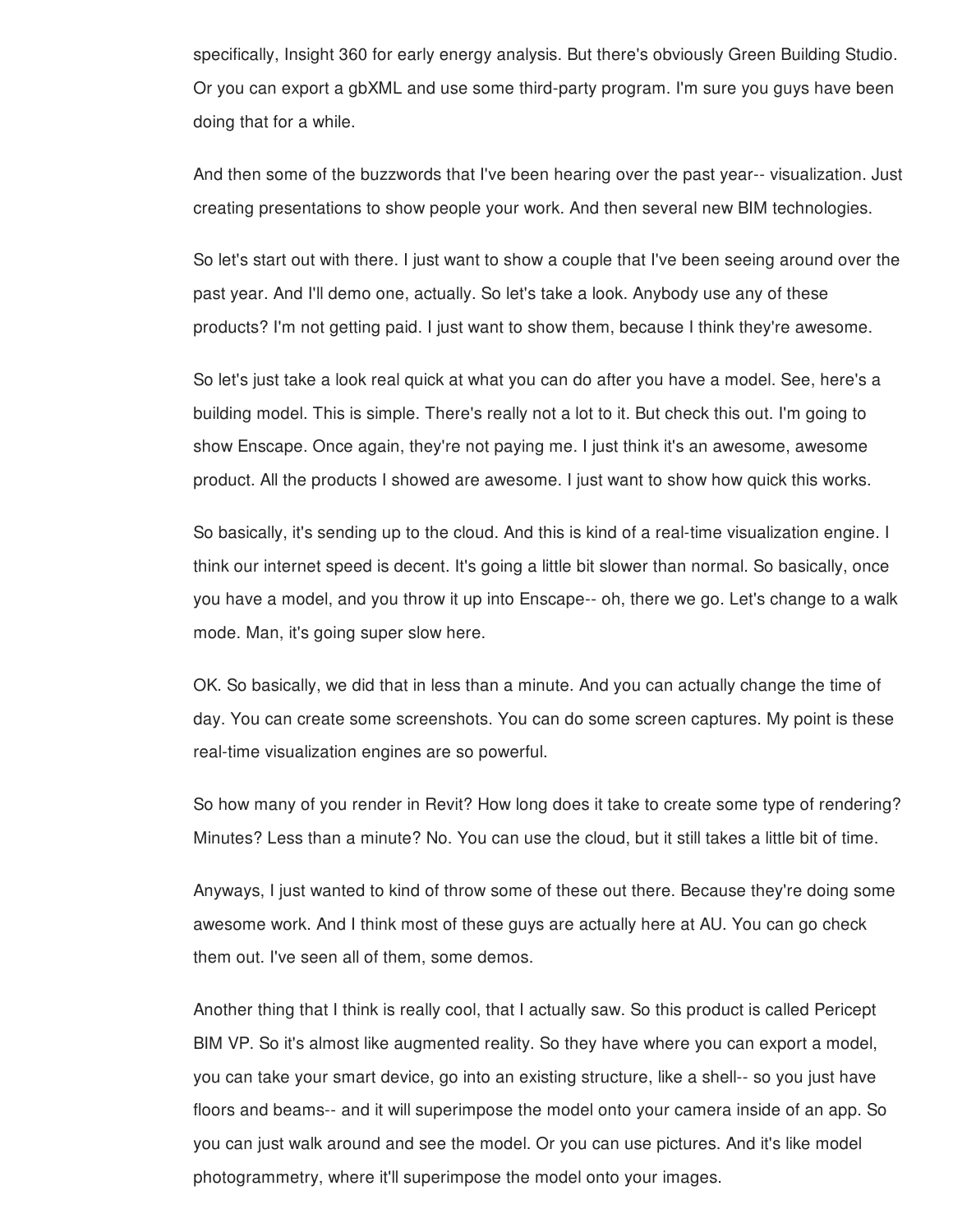So basically, when you're on the site, you can snap some pictures. And then you'd project the model onto here. And it's extremely precise. I think we're looking at an accuracy of somewhere of 3/8 of an inch per 50 feet, which, if we're talking about laser scanning, you're probably going to have more tolerances than that in there.

But anyways, my point is there are some amazing technologies out there. But to use them, you have to have a building model. You have to have some type of model in Revit. But our industry is advancing rapidly. And it's really cool to see what's going on.

And then, who's heard of Dynamo? Who's using Dynamo? All right. If I could give you one piece of advice, learn Dynamo, and implement it immediately. It will change your life. I promise you. I want to show a few examples with Dynamo at the end. But another new, cutting-edge technology.

OK. Let's get back into the flow of what you guys came for-- of renovation projects. So let's say you've identified a project, a building. Maybe the owner's already said, hey, I want you to-- you know, you're the guy. You're doing this project, or you're trying to gain it. And you want to create an energy model, just to be able to sit down with the owner and show them some options. So that's kind of what I want to step through, is how to rapidly do that in less than a day-- sometimes, depending on the size of the building, in just hours.

So a couple of things I would recommend. So first off, when you're working in Revit, and you're just going to create just a simple model to use for analysis, focus on the building envelope. So all you need is exterior walls, exterior glazing. Obviously size, location, orientation. And then materials. That'll get you going.

And then, obviously, the systems. When I say systems-- the things in the building that are consuming energy. Obviously, HVAC systems eating up a ton of energy. Lighting systems, electrical. You know, your plug loads. All that stuff. You need to have a basic idea of what's there.

And then, obviously, the usage of the building, the schedule. Is it an office building? Is it a restaurant? Basics. Just the basics.

And then, after that, don't model out every single room. Just do some thermal block zoning. So basically, what I like to do-- I used to do this all the time, by the way, at my previous job. I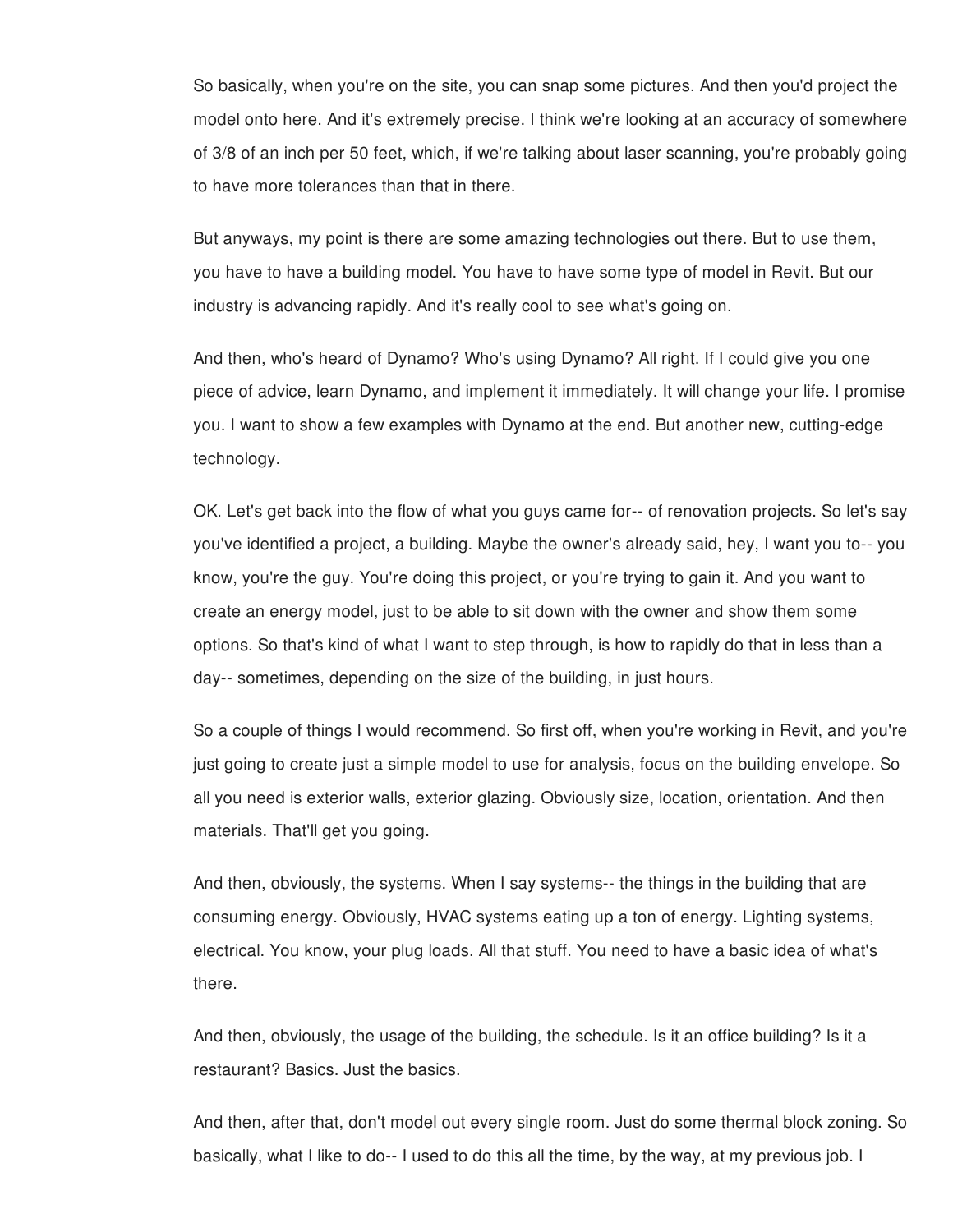would select all the walls, move them, and offset them, like, 12 feet. I think that's an Ashrae recommendation.

And then create a space-- create a space, not a room-- for every exterior exposure. And I say spaces instead of rooms because spaces have so many more parameters that deal with energy analysis than rooms do.

And then, after that-- OK, sorry. So first off, to get to that point, to create that model, you can't just create it out of thin air-- just open up Revit and start creating a model. So in my experience, there's two scenarios.

Scenario one, you have some type of existing as-built drawings. And that's the easy one. Because all you do is import them into Revit, trace over it, and you're rocking and rolling. Maybe do a site visit, double-check a few things. And you're rolling right along. We're talking hours as opposed to-- or less than an hour, possibly.

Scenario number two, there are no existing drawings available. So I've experienced this before, too. And this is where it gets a little fun. This is where you've got to experiment a little bit. So who's used Google Earth before-- take some information off of it? Yeah. Yeah, there's a lot of information there. Or some other type of map application.

So in Google Earth, there's actually a measure tool that you can use. And then, in Google Maps, or another map application, there's obviously a scale. You can do a screenshot, get it into Revit, get your scale correct, trace over that. You're rocking and rolling.

Another thing-- just, this is kind of a bleeding edge technology that's developing that I've talked to some people about, since I've this week just found out about some of it. It's called OpenStreetMap. It's like an open-source map application. I don't know if anybody's ever heard of it. But it's starting to develop in some of the bigger cities.

But they are basically just adding information to this application about existing structures. You can use Flux to get the information. You can put it into Dynamo. And then you can put it into Revit. And you have the shell of a building. And then you can just model it up from there.

So just keep that in the back of your mind. And look for that maybe next year, or the next couple of years, somebody teaching a class on that. Because then we're talking minutes to start creating some of these models.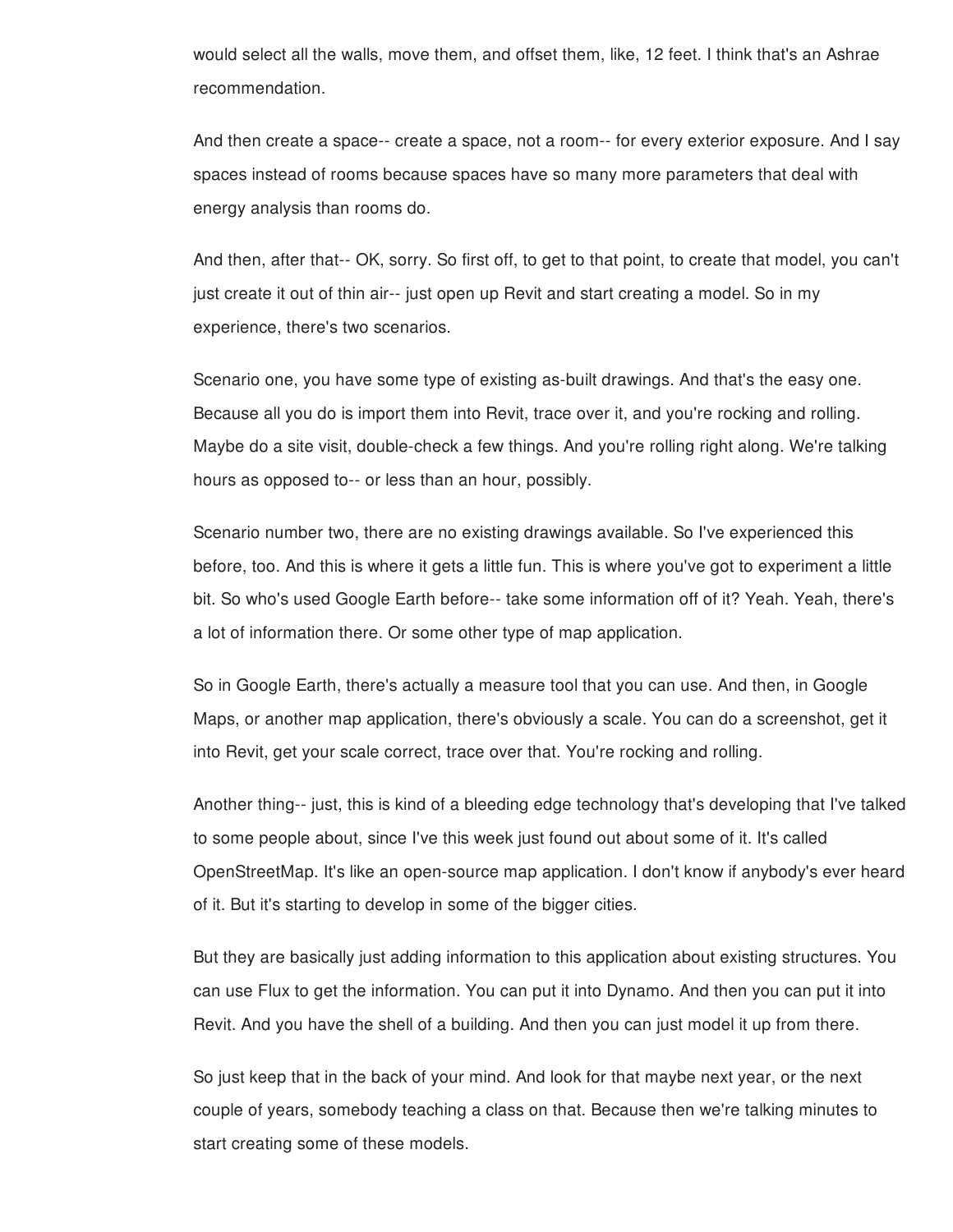OK, a couple more things after that. I think it's a good idea to do a field visit, just to verify some of the things that are going on. And then, if possible, obtain some energy bills. And let me just tell a quick story.

So one project I remember that I did, it was a five-building campus. And I think each building was five stories. And I used Google Earth just to extract some data off of there, created the model in Revit in, I think, like, a half a day. Did a site visit, double-checked a few things. And they also gave me their energy bills.

And what that helped me do is, when I started running the simulations, I was able to kind of chart it over the course of a year. So you know, obviously, in the summer-- I'm from Houston. So in the summer, our energy bills spike because the AC is going like crazy. So you can look at the results of your energy simulation and kind of see if you're on the right track.

Now I don't think energy analysis should necessarily be used to predict exact energy usage, because that's probably where we can get ourselves in trouble. When you're going to tell an owner, hey, you're going to spend \$5,000 a year on your energy bill, and then, after it's built, and they're spending \$30,000 or something, there's some issues there. But obviously, I'm sure you guys know that. I won't get into all the details.

But anyways. So then we can run the simulations. So let's walk through this process real quick. So let me open up this building right here. So this is something I didn't pull from Google Earth. But just FIY, if you haven't used Google Earth, just check out some of the information there.

So this is downtown Houston. You can count some stories. You can see materials. You can even orient up to a plan view. You can use this ruler tool and start measuring the [? sides ?] of buildings.

And just really quickly, you can start to get a primitive model to use for energy analysis. And so I'm a huge fan of this. I used to use this all the time. It's a great way to see what the existing conditions are.

This, I just sketched this out in, like, 15 minutes just for this example. But just to give you an idea of what I'm talking about with the thermal zoning-- like I said, just offset your walls, create these spaces, and then you're ready to rock and roll.

And what I'm really excited about is Insight 360. Is anybody using Insight 360? Nobody? Great. Well, let me give you a five-minute overview of Insight 360. If you have a Building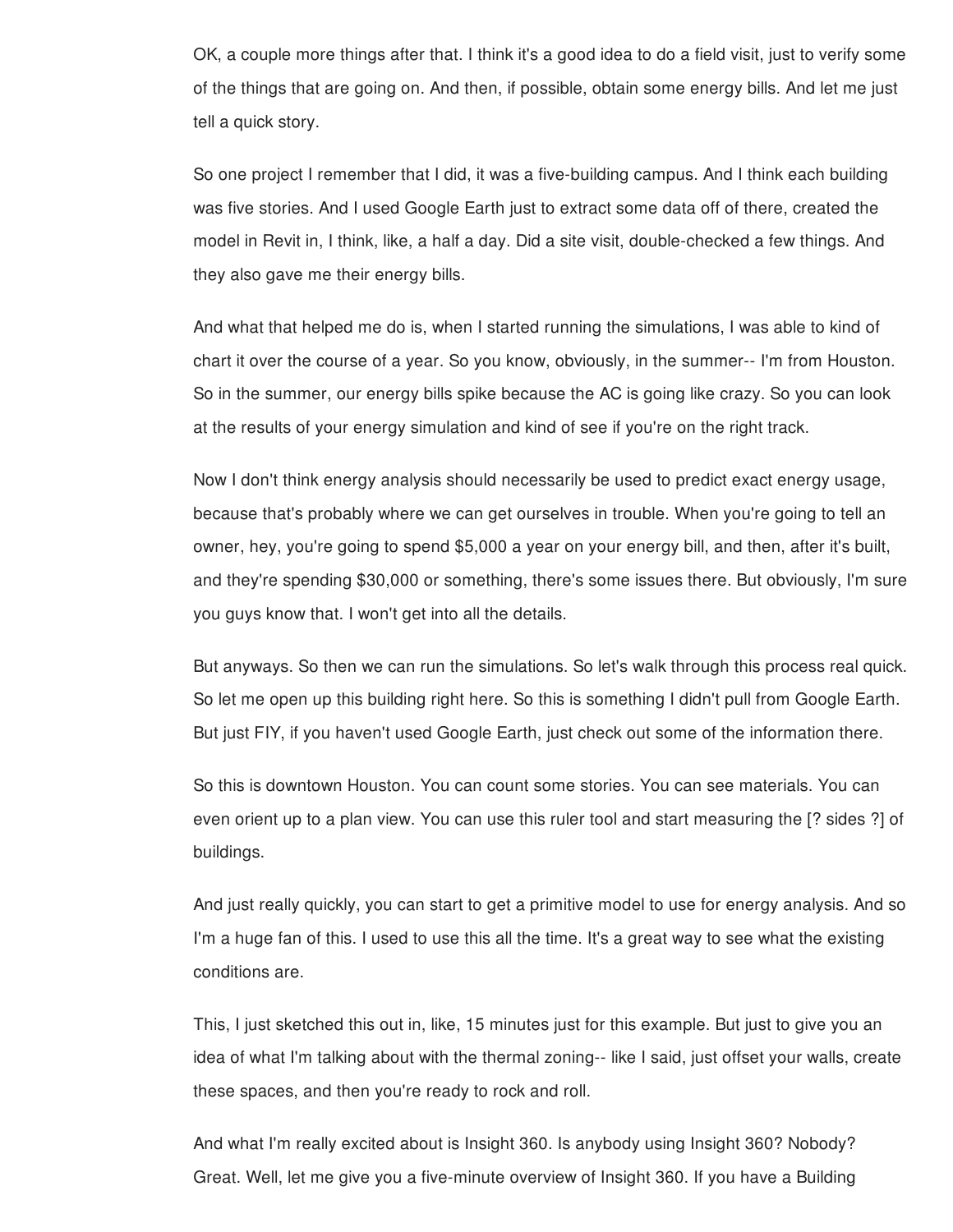Design Suite or one of the new Autodesk collections, then you have access to Insight 360. I'm, like, 99% sure.

So once you download the add-in, on the Analyze ribbon, there's this Generate Insight tool. So what you do after you create your model, you've specified your energy settings, you've specified these space settings, just click Generate Insight. So it's going to shoot it up to the cloud. You don't have to do anything. You just wait on it. You can continue working. And then you're going to get an email saying, hey, your insights are ready.

And so when it initially gets created, it's going to-- well, if you've never used it, all you're going to see is this All Uncategorized tile. And then there's this button right here called Create Insight. When you create an insight, it's essentially creating a project, like a container. It's not really an insight. You generate the insights from Revit. And here, you're just really collecting- you're creating a container to collect that information.

So I've actually already created one for us, AU Insight. So I'm going to click on this tile. And it's going to open up the insight. Now you can see the model right here. I do want to point out some settings real quick. So you can control the units-- imperial, metric.

And then the key metric that Insight is working off of is what's called the EUI-- Energy Use Intensity. It can be measured in cost. Well, it says energy use intensity right there. It can be measured in actual energy usage per square foot per year, or cost per square foot per year of that energy usage.

So just a couple of notes there on the-- oh, sorry, one more thing. Right here, where it says Organize by Importance-- yes, when you organize-- let me just show you real quick before I try to explain it. So when you go into a model, you're going to see all these tiles, once it loads.

OK, while it's loading, let me just show you. Right up here, you're going to see the model in this window. Right here, this is your EUI. So energy usage per square foot per year.

OK, here come the tiles. All these tiles down here are the factors that affect the energy usage. For example, operating schedule, plug load efficiency, lighting efficiency, HVAC system. Then, off of all those factors, it calculates the EUI. It benchmarks you're building based on the Ashrae 90.1 and Architecture 2030 benchmarks.

And you can see the value here. It's either going to be yellow-- or sorry. Yeah, red, orange, or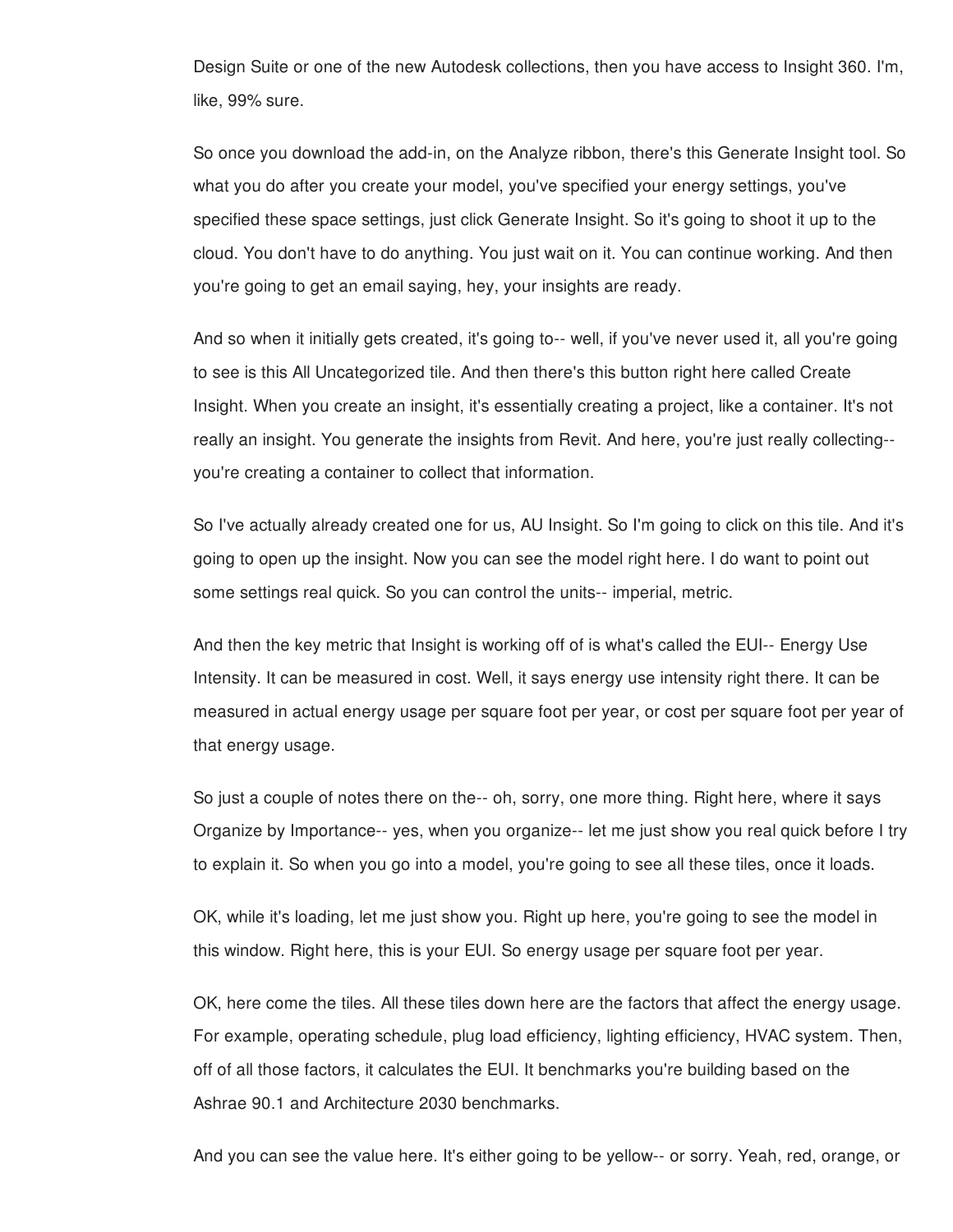yellow-- whatever you want to call it-- or green. If it is red, that means it's above the Ashrae 90.1. If it's yellow, it's in between those two benchmarks. And if it's green, it's below the Architecture 2030.

So let me show you how it's calculating all that. OK, let me pause a minute. Back to my previous statement of organizing them based on importance. Basically, this is your benchmark. This is model history. So those really don't count as far as factors that affect energy usage.

But when you start right here, it's basically saying, this is the most important factor of energy usage in your building. This is the next most important. This is next. This is next. So that's what I mean when you organize based on importance.

So let's just take a look at the HVAC system here. So you're going to have a little graph. And then you're going to have a gauge. These options right here represent different types of HVAC systems. The triangle is what's actually modeled in your BIM-- in your Building Information Model. And it's labeled as BIM. And then, as you go below, you can see that there's a savings per those systems. And as you go above, you can see that there's a cost.

Now what's cool here is, when you sit down with an owner, you could say, hey, if we use this system, we're going to save approximately \$0.14 per square foot per year. And he's saying, OK, well, maybe that's expensive. Let's take a look at three systems.

So you can use these sliders right here and say, OK, we're going to use one of these three systems. Or maybe you say, hey, we are going to use this specific one. But as you notice, as I'm dragging these little sliders here, the EUI is updating. The EUI is based on the average of all the factors.

And then you have a maximum. And then you have a minimum. That's based on the minimum and the maximum-- your little sliders here-- based on all of these factors. So it's basically saying, if you go with all the worst-case scenarios, you're going to be up here. If you go with all the best-case scenarios, you're going to be down here.

And when you hover your cursor, you can see what those values are. And then it also shows you the Ashrae 90.1 benchmark and the Architecture 2030 benchmark.

Make sense? Easy enough? So you can sit down with a client. And it's very visual. That's what I like about it. It's very visual. And just, when you generate an insight, it creates so many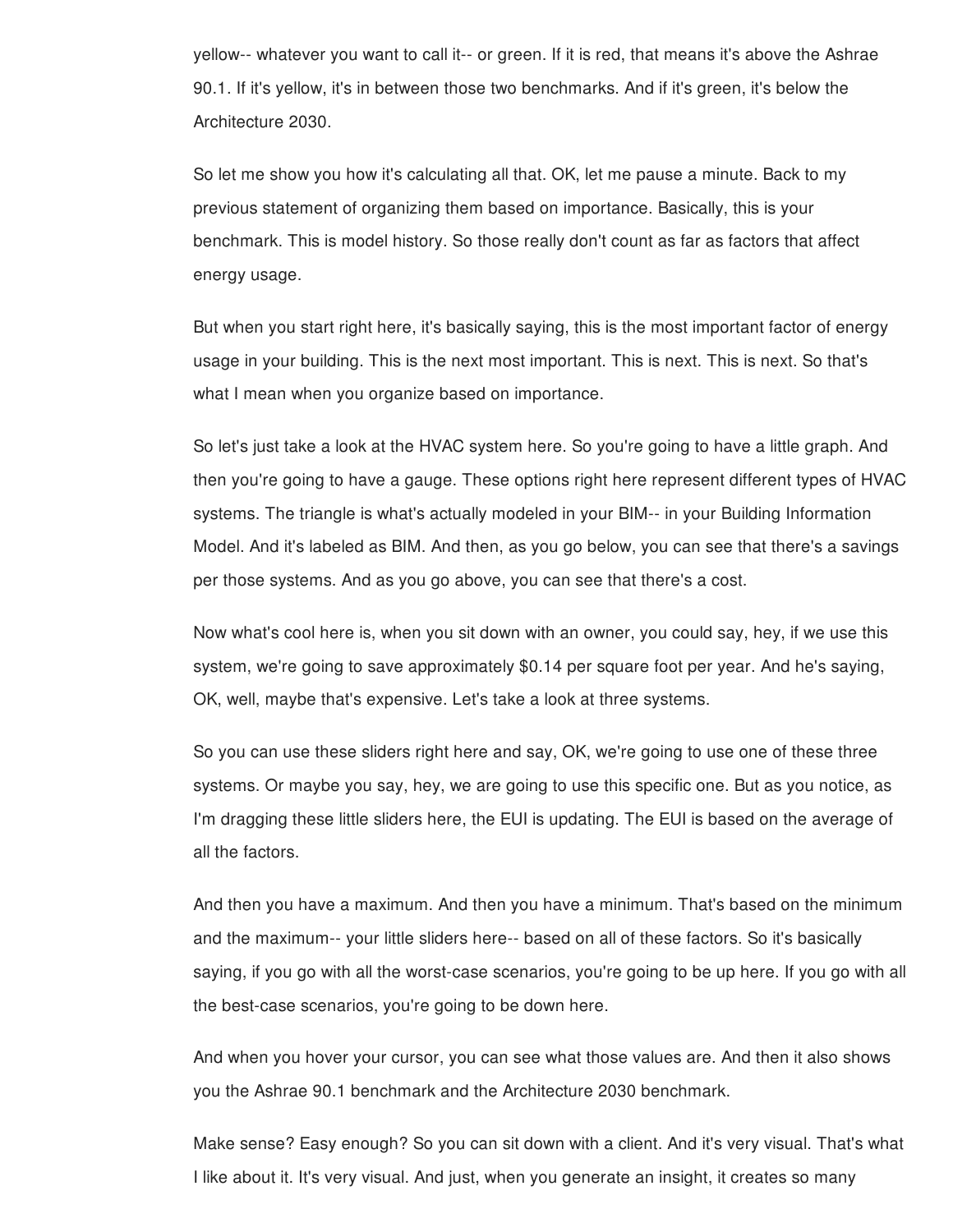options very quickly. So you know, anywhere from an hour to, maybe-- well, maybe 30 minutes to two or three hours, depending on the size of the model. Two to three hours would be an extremely huge model.

Anyways, I think it's a great tool that you can use to rapidly create a model in four hours, eight hours, really quickly, generate some insights, go to a meeting. And you can start to say, hey, if we go with this option, this is what we're going to be. And maybe they're thinking, oh, wow, he ran all these options and spent all this time creating this energy model. And all you did was do one click and continued working. So that's what I think the power of Insight 360 is.

OK. Let's continue on. So we talked about creating this rapid energy model to kind get the ball rolling-- maybe help you gain some work, give you a good in with the owner, impress them, show them some fancy things. Now it gets down into the nitty gritty. Now you've got to model this building in Revit. And you've got to run through all your new design. And you've got to keep it all looking the way you want inside of Revit.

So that's where phases come in. I heard a lot of you say phases. I'm sure you've worked with them before. Phases allow a project to be aware of time. And so each phase in the project represents a distinct time period in the life of that project. And we'll talk about that as we go forward here.

So as I've looked at phases and taught people how to use phases, I basically boil it down to four things that you must understand-- the phase of the view, the phase status of model elements, the phase filter assigned to the view, and then the graphic overrides assigned to a phase filter. So let's talk about each of those in detail.

So each view has two phasing parameters. It has a phase parameter and a phase filter. So right now, I just want to focus on the phase. So in Revit, you can create phases, like I said, to represent a time period in the life of that project.

A default Revit project has two phases-- Existing and New Construction. And those will get you a long way with most projects. If you do some type of strip center or commercial building that's going to have 10 buildouts, then maybe you can create a phase for every single one. But for now, let me just focus on those two to kind get the ball rolling here.

So when a view is set to a phase, and you create elements in that view, the elements are going to be created in that phase. So continuing that thought, each model element also has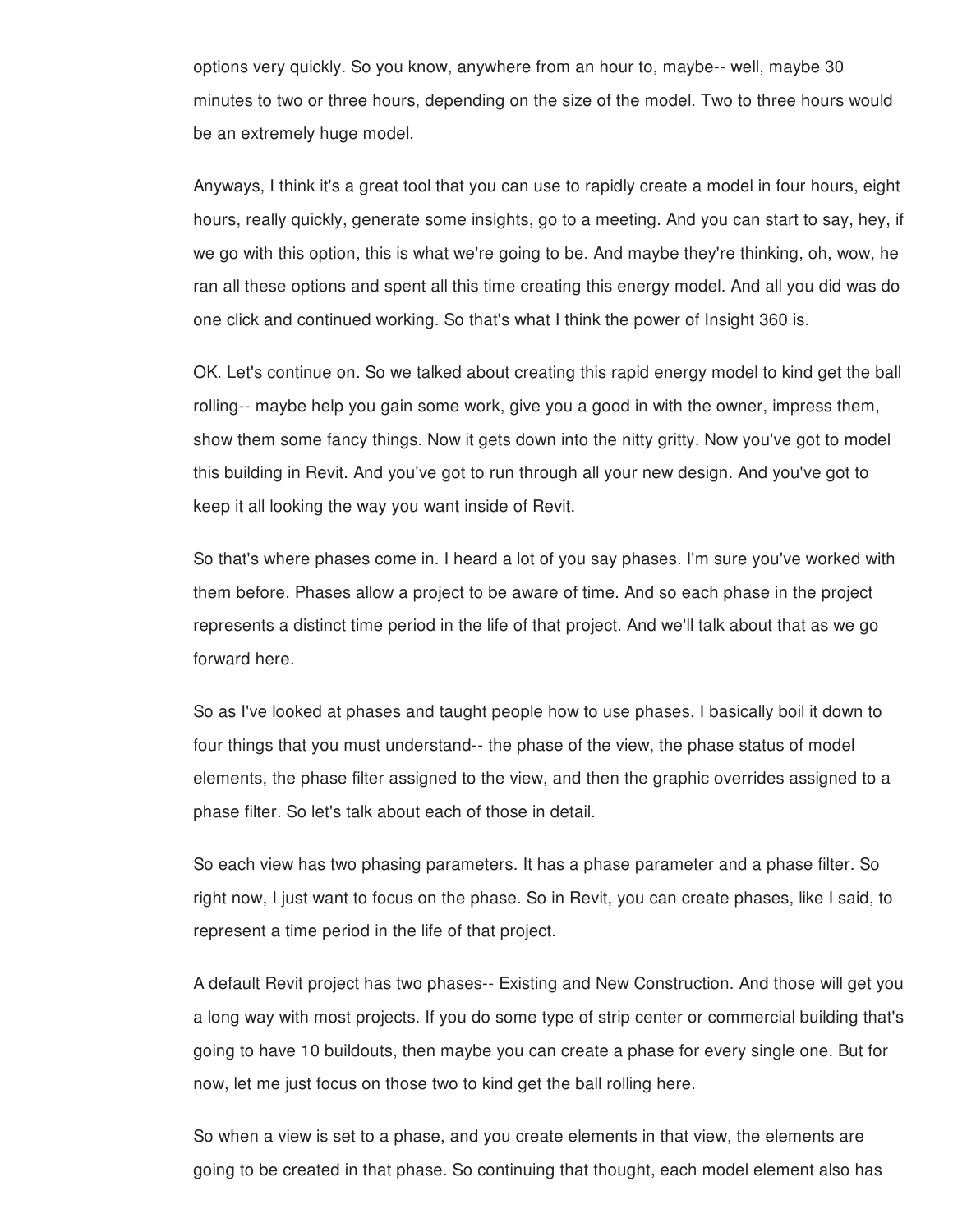two phasing parameters-- the Phase Created and the Phase Demolished.

So based on those-- based on just those two phasing parameters-- it's going to create four phase statuses. And phase status, that's a very important thing to understand. The four phase statuses in Revit are Existing, Demolished, New, and Temporary.

So if an element is Existing, its Phase Created is obviously Existing. And then it's not demolished It just continues to exist. It's an existing element. It exists in the future as Existing. A demolished element is obviously-- it was an element that's Existing. So its Phase Created is Existing. And then it was demolished in the New Construction phase. So that means it's demolished in that New Construction phase.

A New element obviously did not exist before. And so the Phase Created is New Construction. And then it's not demolished. And if an element is temporary, then it's created in the New Construction phase. And it's also demolished in the New Construction phase. So if you have, like, a temporary dust partition, or some type of temporary wall that's just going up to block the construction zone from part of the building that's actually occupied, that's something that's temporary.

OK. Continuing on are four things to understand. The next thing is the Phase Filter. So remember, the view had a Phase and a Phase Filter. So basically, the Phase Filter controls which phase status of elements are going to appear in that view, and how they're going to appear. So as you can see here, when you create a phase filter, you can control each phase status. And we'll jump into that in a little bit as well.

But just to give you an idea of some of these phase filters, this is Show All. When it's set to Show All, all phase statuses are going to appear. Show Complete can create a phase filter for Show Complete for your final drawings, your new drawings. So you're going to show what's Existing to remain, and then the New elements.

And then Show Previous plus Demo is something you can use for demolition drawings-- show what's Existing, and then showing the elements that are going to be demolished.

OK. So phase filters-- there's basically three options for each phase status. So remember, there's a phase filter, and then there's four options, one for each phase status. It can be set to By Category, Overridden, or Not Displayed.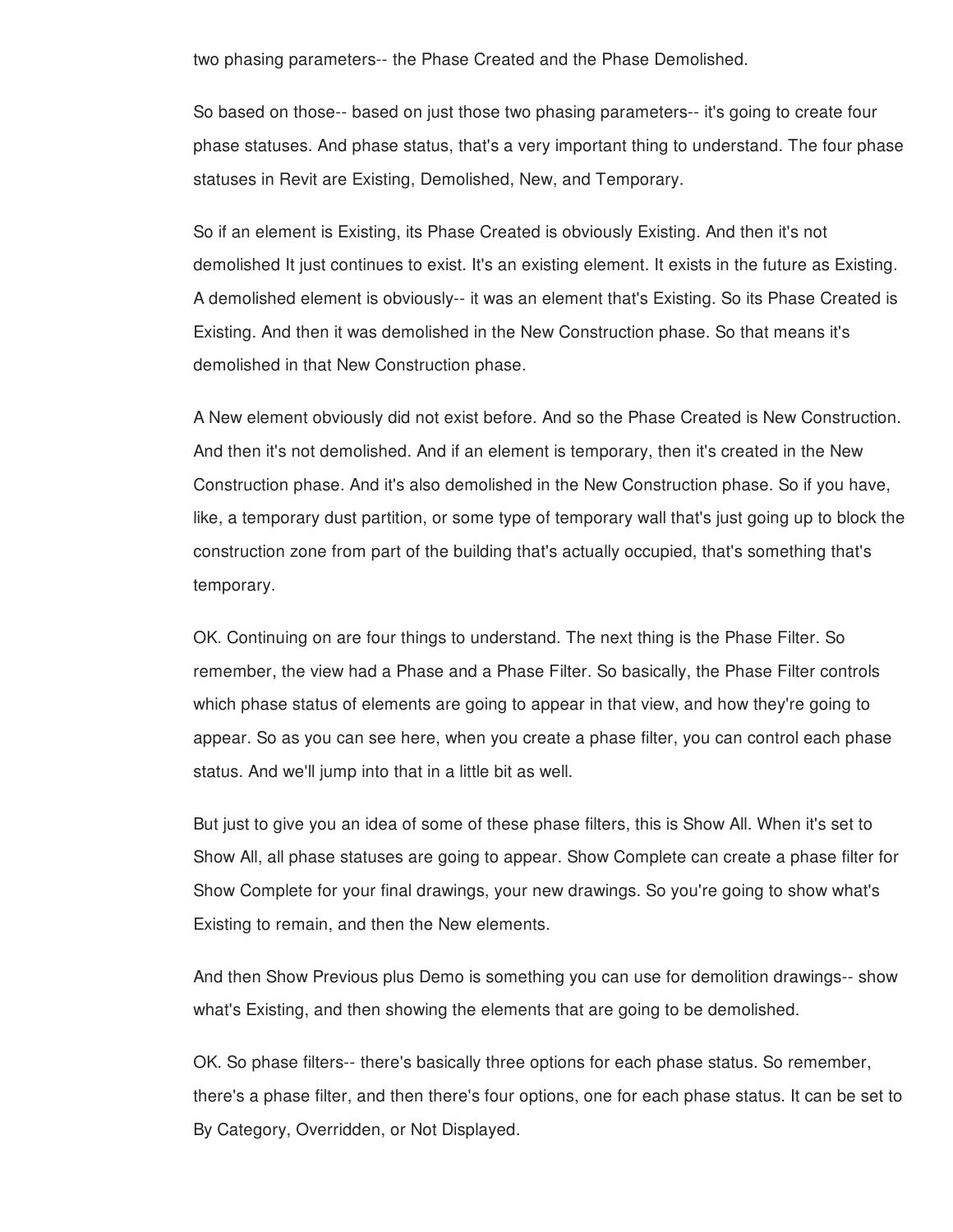When you choose Overridden, then the graphic display of those elements is going to be controlled by the settings on the Graphic Overwrites tab. And there are settings for each phase status once again. So that's why the phase status is extremely important.

OK, so let's take a look at some of this in Revit. We'll kind of start to tie some of this together. Let me just open up a new-- I created a new project here. OK, so when you start out, you're going to have your existing views-- you know, a level one and level two.

So let's just do level one. So I'm going to duplicate this view. Let's rename it. And we'll do Level 1 Existing. Oops. Let's rename this view, Level 1 New. I'm going to rename this, Level 1 Demo.

So now you go into your existing view. And you change your Phase to Existing. The New view, obviously, is going to be New Construction. And the demo view-- we'll touch more on this in a little bit-- the phase of that is also going to be New Construction.

So then, from there-- in your existing view, that's when you're going to start modeling existing conditions. And maybe you already have some of this model already created, if you created a model for energy analysis. But let's just draw a few walls here.

So when I select this wall, you can see that the Phase Created is Existing. And then it's obviously not Demolished. Now when we go over to the new plan, you can see how the graphics change a little bit. That's because of the phase filter that's applied.

So now let's say this wall needs to be demolished. There's a couple of ways you can do that. You can select this wall, and you can change your Phase Demolished parameter right here. And I can demo it just like that.

Or there's actually a Demolish tool. On the Modify ribbon in the Geometry panel, there's this Demolish tool. And when you select an element, that Phase Demolished parameter is going to be changed to the phase of the view. So I think it's easier just to change the parameter. But you can obviously use that Demolish tool if you just need to do individual elements.

So that's kind of it in a nutshell, as far as how phasing works in Revit. But I do want to point out-- one thing that I hear a lot is, why not create a phase for demolition? And I think the simple answer is, well, because Demolished is a phase status, and it's not a phase.

Now you can. You can create a phase for demolition. But there's not a lot of benefit to it-- in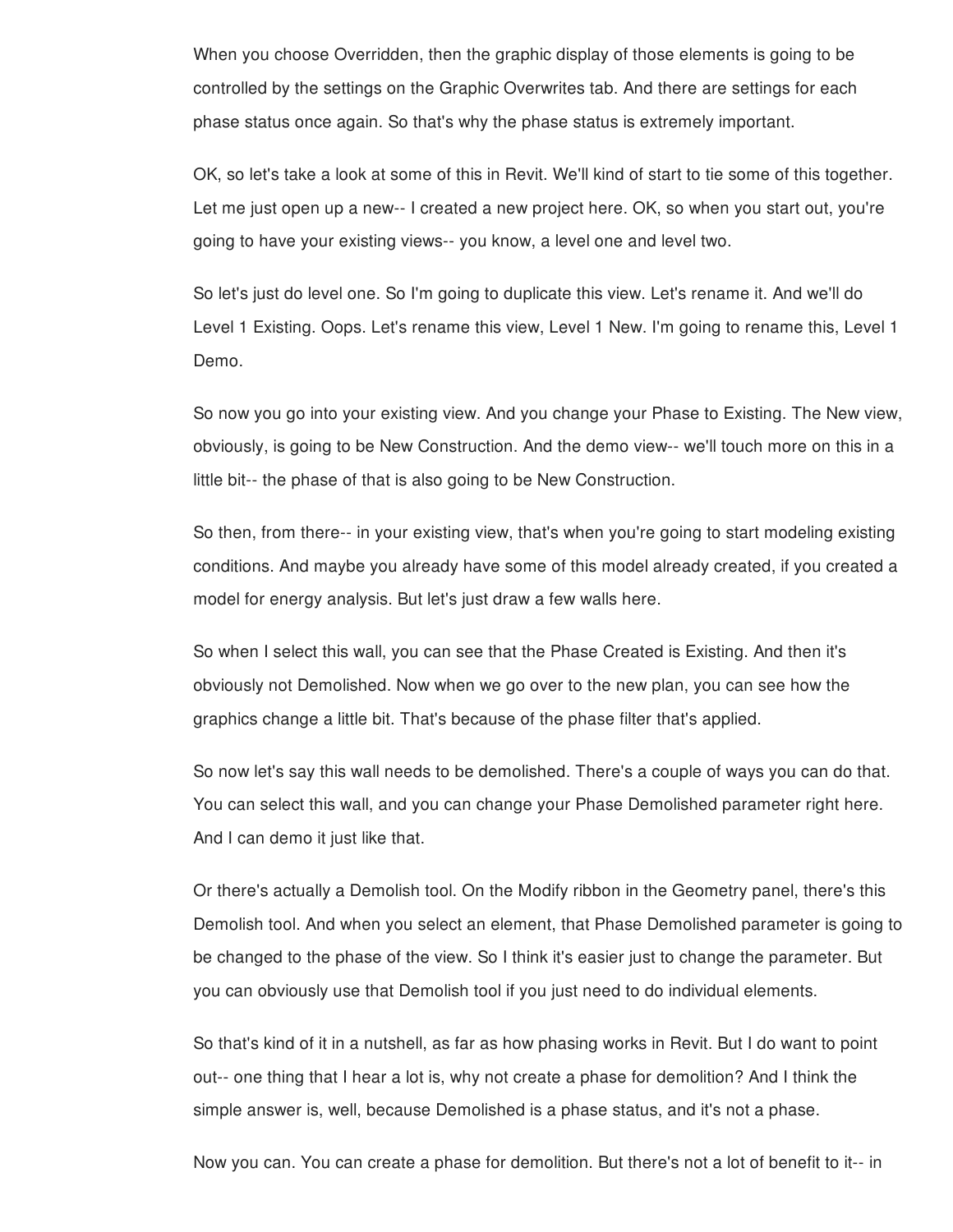my opinion, anyways. Some people may argue. But at the end, we'll talk a little bit about rooms and spaces, and kind of how they behave. And I'll touch on it again there in a minute.

But OK. So that's how you change the phases of the view, and then the phases of the elements. But you can also-- let's look at managing phases in Revit.

So on the Manage ribbon, you can click Phases to open up the Phasing dialog. So here's where you can add phases to the project. You can add however many phases you want. And then you can create phase filters, as we discussed. You can set it to By Category, which means the elements in that phase status are going to display based on their category settings. Yes?

**AUDIENCE:** In those phase filters, is there any way to show demo only [INAUDIBLE].

**JASON BOEHNING:** Yes. Uh-huh, you can do that. Just set everything else to Not Displayed. And then Demolished elements however you want them.

> And then Graphic Overrides. You can control the lines, patterns, so on and so forth. All right. Simple enough? Everybody on the same page? OK. That's kind of the basics. That's the foundation of phasing in Revit.

OK, now I want to look-- let's take a look at something that has several phases, and just kind of walk through some of this real quick. So here's just a simple model. The Phase of this view is Existing. And these elements are obviously Existing.

Now there are six phases in this view. So when I go to Phase 1, these elements are New in Phase 1. You can see that they're bold. And then those Existing elements have gone dim. Phase 2, we add more elements. And then we demolished an element. Oops, sorry. I jumped to Phase 3.

So as you can see, as we progress through these phases, the Existing elements are unchanged. So they remain Existing throughout. So regardless of the number of phases you have, if you have a New element in one phase, then it's going to be Existing in all future phases. If you have an element demolished in a phase, it's Demolished and only that phase. And in any future phases, it's not going to exist. It was demolished, so it's obviously not going to persist in the model. A New element is New in whatever phase it was created in. And in all future phases, it becomes Existing. And then Temporary elements only exist in their individual phase.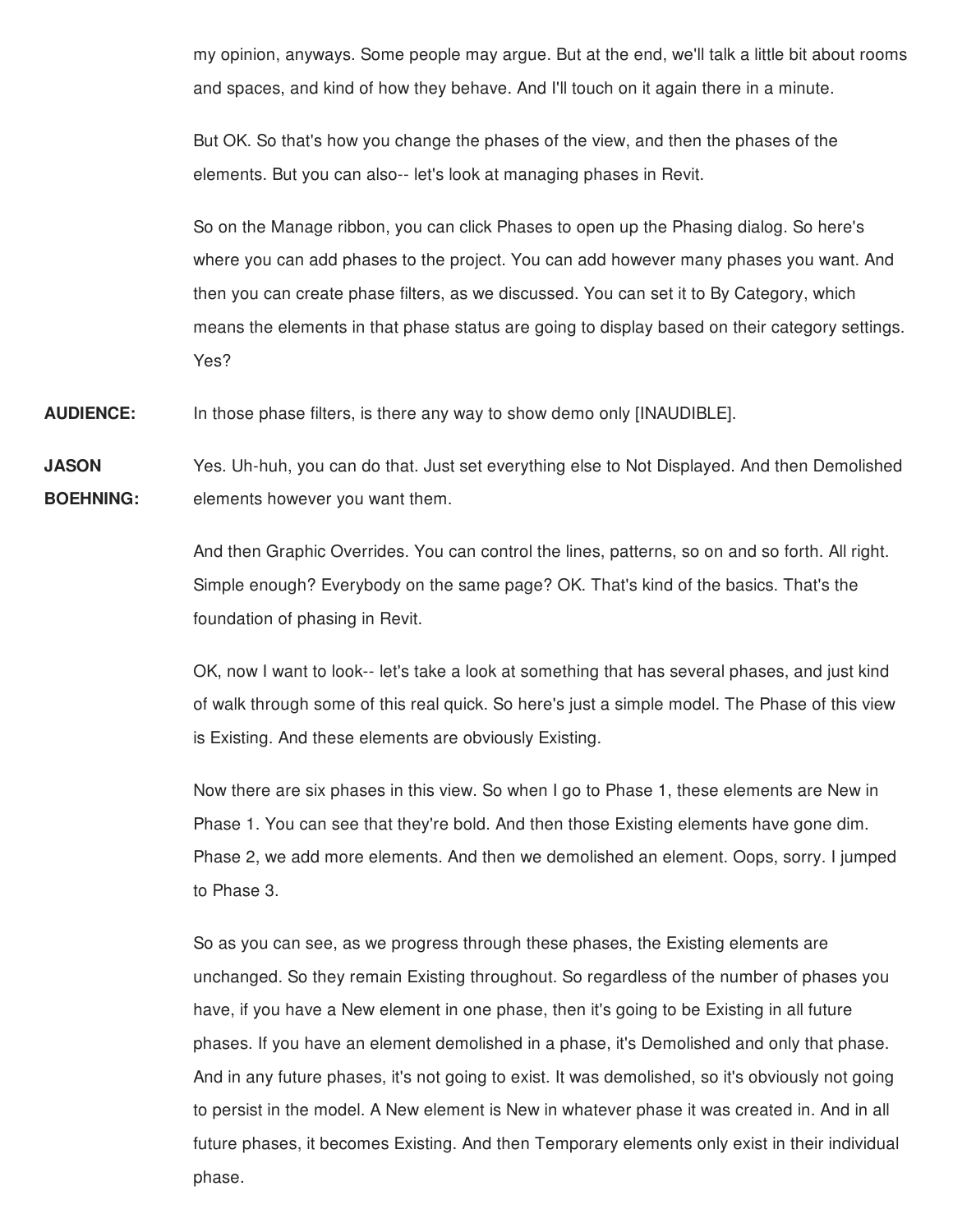| <b>AUDIENCE:</b>                 | [? Are ?] [? they ?] [INAUDIBLE]?                                                                                                                                                                                                                                                             |
|----------------------------------|-----------------------------------------------------------------------------------------------------------------------------------------------------------------------------------------------------------------------------------------------------------------------------------------------|
| <b>JASON</b><br><b>BOEHNING:</b> | Sorry, what's that?                                                                                                                                                                                                                                                                           |
| <b>AUDIENCE:</b>                 | The temporary elements, [? are they ?] [INAUDIBLE]?                                                                                                                                                                                                                                           |
| <b>JASON</b><br><b>BOEHNING:</b> | Yes. OK, so that's kind of my halfway point. So if you don't mind, how about stand up? You<br>can move around, stretch a little bit. Meet somebody next to you. Introduce yourself. And I'm<br>going to get the next half set up, where we'll jump into a little more fun stuff, if you will. |
| <b>AUDIENCE:</b>                 | Can I just ask a question?                                                                                                                                                                                                                                                                    |
| <b>JASON</b><br><b>BOEHNING:</b> | Sure.                                                                                                                                                                                                                                                                                         |
| <b>AUDIENCE:</b>                 | Does this get more detailed or intricate, or is it kind of at this level for the rest of the<br>presentation?                                                                                                                                                                                 |
| <b>JASON</b><br><b>BOEHNING:</b> | Yes, we'll talk about laser scanning, photogrammetry-- some more of that as we go on. And<br>then we'll try to wrap up with some Dynamo.                                                                                                                                                      |

All right, guys. How about 30 more seconds, and we'll keep rolling along? All right. Y'all ready to keep rolling? All right. Can we shut the doors back there? Thank you. All right.

OK, so now we covered the basics, right? That's the easy stuff. So now I just want to touch on a few things here. So as far as setting up a project, I'm not going to go through all the details. But I want to focus on just some basics of creating the project, and then working with linked models.

I'm going to show you some things with working with phases and links. And then I want to definitely encourage you to create a plan for visibility and graphic display. And we'll talk a little bit more about that when we get there.

But basically-- oh, sorry. So when you create a project, if you have a template, you can obviously use the template. Well, if you don't have anything-- if it's the first one you did, then you've obviously got to create all the settings from scratch. But if you need to, you can transfer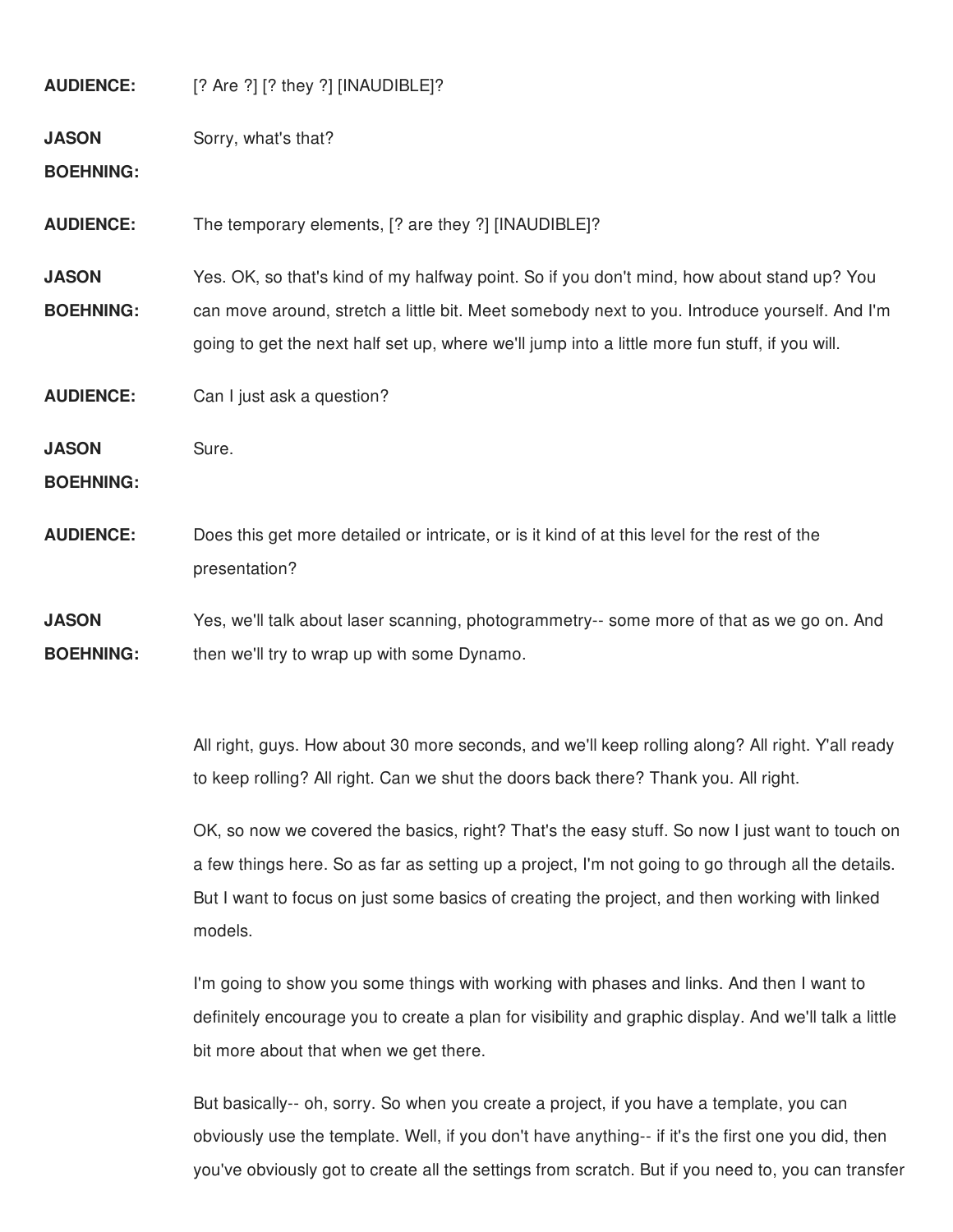the phase settings from another project. Is everybody familiar with the Transfer Project Standards tool? Great. So you can transfer the phase settings.

So let me ask you this-- what does not come across when you transfer phase settings?

**AUDIENCE:** Phases.

**JASON BOEHNING:** Phases, exactly. Because the phases are really not a setting. They're phases in that project. But your phase filters come over, and the graphic overrides come over. But the phases do not. So if you need additional phases, you'll have to create those in that project.

> OK. Now I want to spend a little bit of time focusing on linked models and working with phases inside of links. So let's look at an interesting scenario. So this is the model that I showed you earlier with the six phases. This is a host project that only has two phases.

> Now this can get a little tricky. So when you select a link, and you go to the Type Properties, there is this Phase Mapping parameter. So when you go to this Phases dialogue, you can map phases from the link to the phases in your current project.

Well, first thing, I should say this. The best practice is to create phases one to one So if you have phases in this project, create the same phases in the other project. Keep them one to one. You'll be good to go.

But there are, every once in a while, these weird scenarios where-- OK, for example, you MEP folks, if you're working with an architect, and they have this huge project that has all these buildouts, and you only got one of them, and they send you this project with, like, 20 phases, you don't need to create all 20 phases in the MEP model. Or it can be whatever, depending on whatever the situation is. Sometimes, it makes sense. Sometimes, it doesn't.

But the important thing to understand is that you map them correctly. For example, back to this MEP example, if you're building out one of the spaces, and they have that on phase 10, then you're going to want to make sure your New Construction phase is mapped to their phase 10.

And then everything in their host model, all those phase statuses, will behave the same in your model based on your phase settings. And then you're good to go. But if you have them mapped incorrectly, then you're going to show the space next to them, and your space is going to be blank. Or who knows what's going to be going on? So that's an important thing to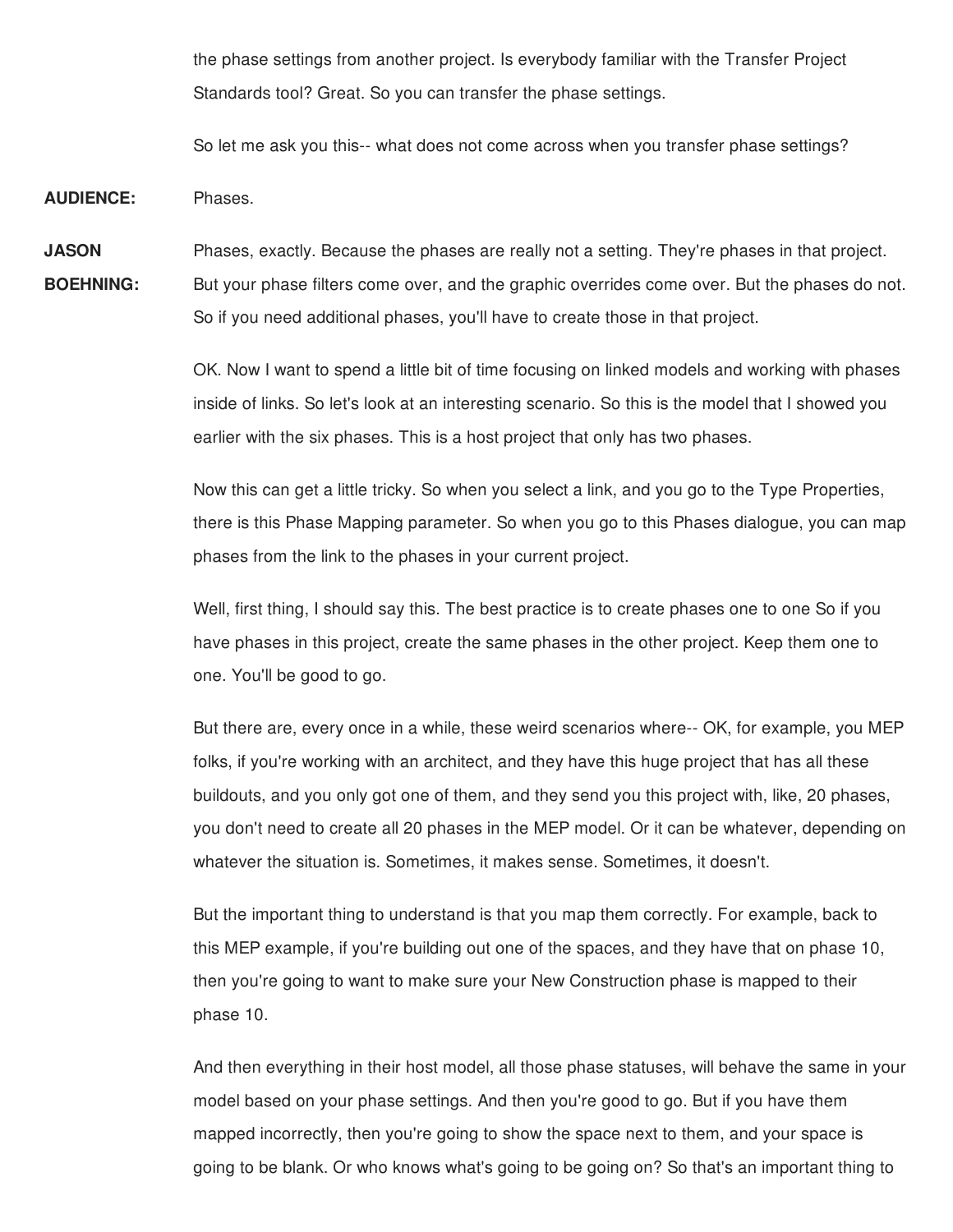understand is phase mapping.

So typically, it's one to one. But in cases where it's not, just make sure that, if you're the one that has less phases, that your New Construction phase is matched up to whatever they hired you to do, onto that phase. Make sense? Kate?

**AUDIENCE:** But your phase filters also have to match the [INAUDIBLE].

**JASON** True, true.

**BOEHNING:**

**AUDIENCE:** Because otherwise, they won't have any phase filters [INAUDIBLE]. [? A ?] phase filter [INAUDIBLE] linked to another [INAUDIBLE] will fail.

**JASON BOEHNING:** That's a great point. That's a great point, Kate. Yeah. I saw Kate back there. She's done a lot of renovation sessions before. I figured she's trying to get me on something.

**AUDIENCE:** You're learning.

**JASON BOEHNING:** No, great point. And that's one thing, especially on the MEP side, if you're working with an architect, transfer those phase settings over, and you're going to have them all.

> But the other thing I want to point out, too, is that, once you map your phase settings, you can also control the the phase and phase filter of the link individually. And so this really isn't recommended.

> But maybe, for whatever reason, if you need to show a different phase in a view, you can control, right here in the Visibility Graphic Overrides, you can control the phase and the phase filter of that linked model. But most of the time, they should be the same.

OK, let's continue on.

**AUDIENCE:** I had something.

**JASON** Sure.

**BOEHNING:**

**AUDIENCE:** I don't know [? if ?] [? I'd ?] [? want to ?] actually transfer a copy of [INAUDIBLE] filter or [INAUDIBLE] filter overrides from the arc model. Because you don't want your-- I mean, you could do it that way through the link. But you want your own graphic overrides for your demo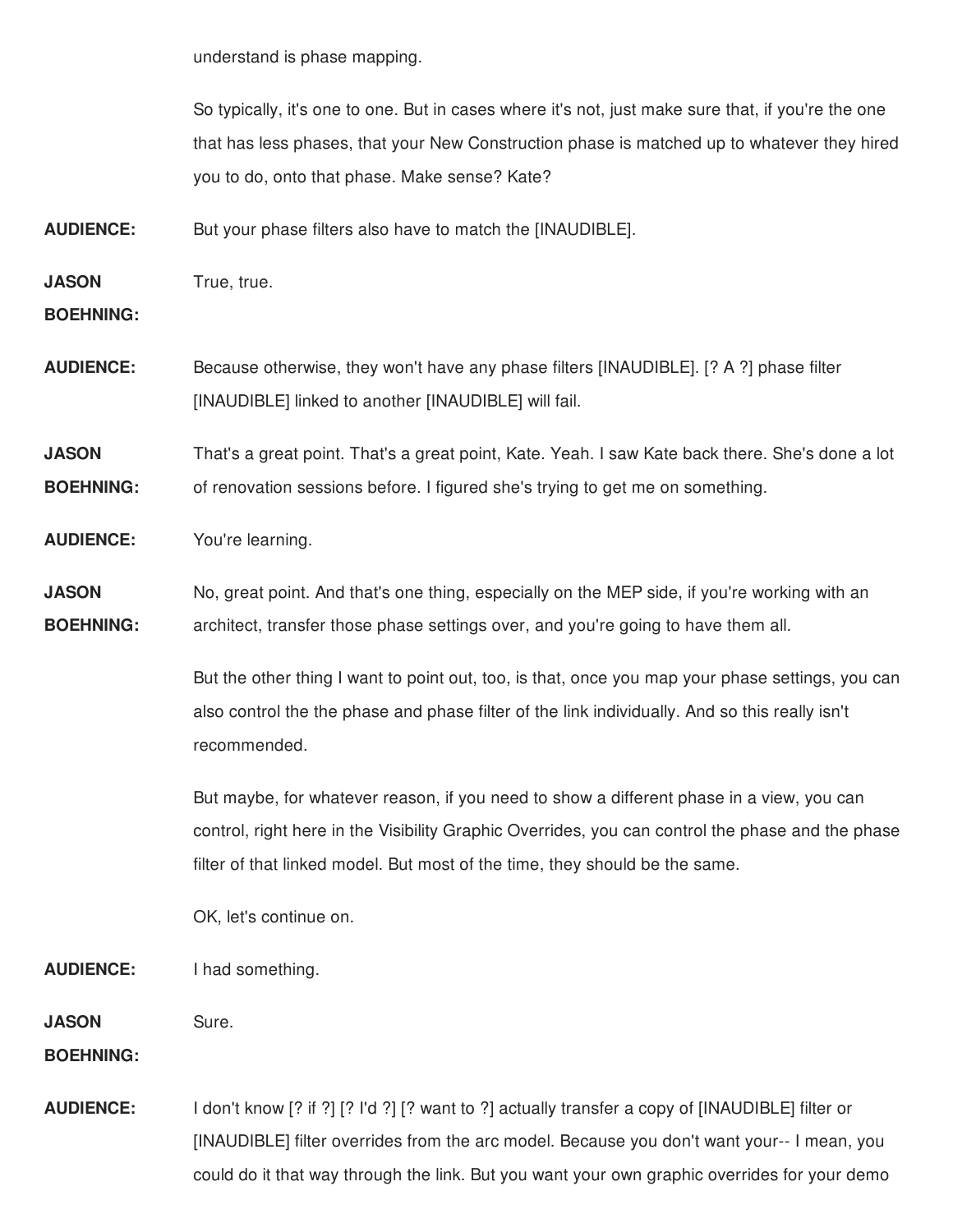or existing work. Because the architect may show demo as something else, while you show demo as, you know, [INAUDIBLE]. [INAUDIBLE] [? may ?] show it as, whatever, [? hash, ?] or something.

**JASON** Sure. Yeah, that's true.

**BOEHNING:**

**AUDIENCE:** [INAUDIBLE] transferring their actual settings. Because I think, when you actually transfer the settings, it does the graphic overrides [INAUDIBLE].

**JASON** It does.

**BOEHNING:**

**AUDIENCE:** That's something that we learned the hard way, that you don't [? want to do it ?] from the arc model.

**JASON BOEHNING:** And yeah. So if you want to transfer them, get their phase filters, and then adjust the graphic overrides, you can do that, too. Or not even mess with them. That's fine, too. But just make sure, like I said, have those same phase filters so that they're lining up correctly. OK. So have a plan for visibility and graphic display.

> So one of the things that I have the privilege of doing is I'm an Autodesk Revit Mentor All-Star. There's a lot of names tied in there. But basically helping folks that are just opening up Revit for the first time on a trial version.

> And other than, hey, I just bought Revit, where's my license, the second problem is, man, I created a wall, or I created some component, and I've no idea where it is. I drew a wall and it said, element does not exist in this view. And so then it becomes like a witch hunt-- where is this element? So have a plan for how you're going to control visibility and graphic display.

> So let's talk about visibility first. So I have this little upside-down pyramid, whatever. And I kind of have some levels here. These are just my recommendations. They are not necessarily set in stone.

But I recommend starting with worksets. Because first off, worksets are great in Revit, because they allow you to-- you know, you don't have to open them all when you're working on a model. You know, it saves system resources. Or you can use them to control the display of elements.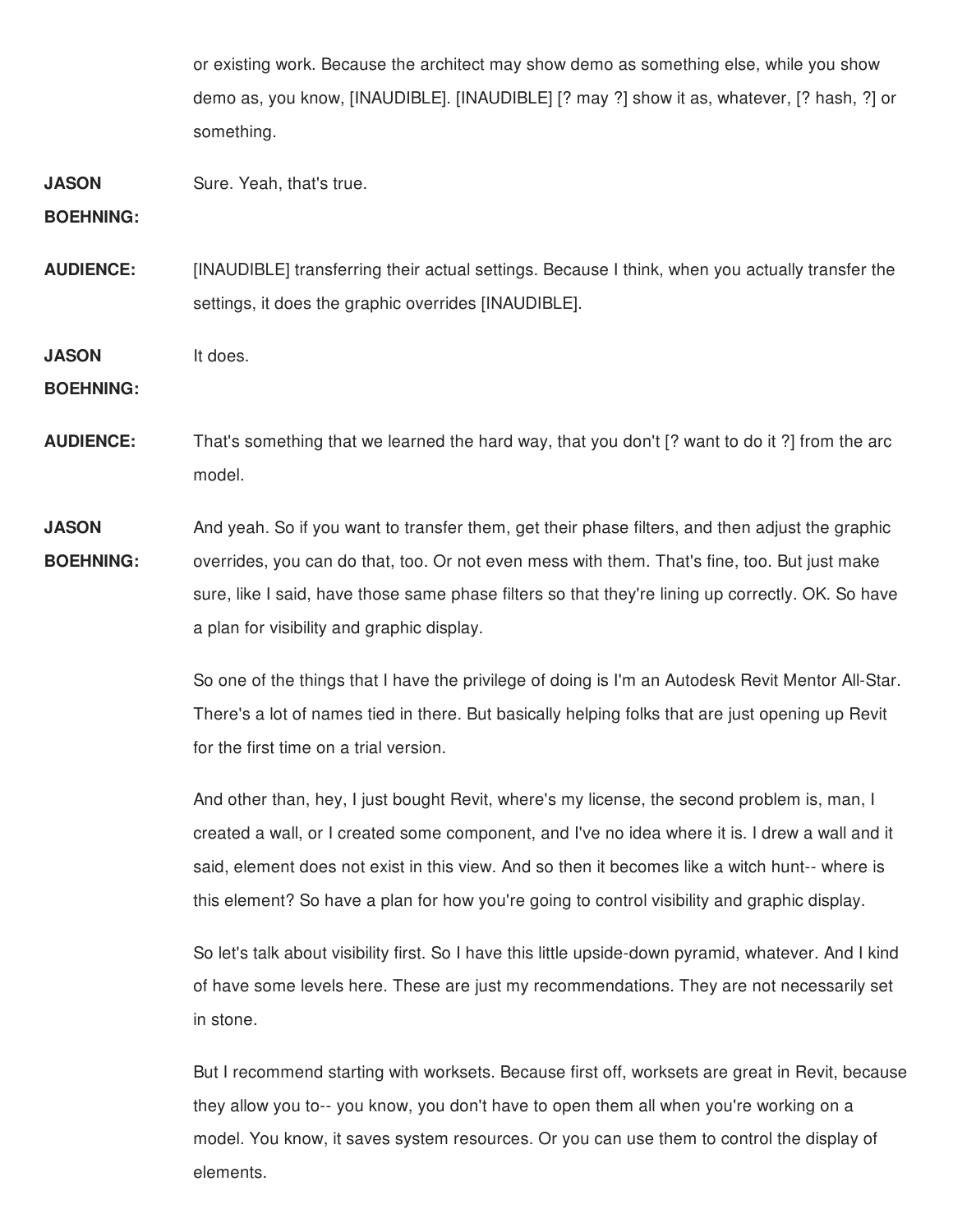And why I have it at the top is because you can add any element from any category to a workset. So theoretically, you could have a wall, a beam, and a duct all in the same workset. And they're different disciplines, different categories. I mean, that doesn't make sense. But I'm just saying, you can throw in any number of elements from any different categories into a workset. And then you can control the visibility for all of them in that workset.

The next thing is filters. Filters also allow you large control of elements. So basically, you can add multiple categories of elements to a filter, and then apply some type of rule. However, filters can be a little tricky, a little time-consuming to set up.

The next thing is phase filters. Phase filters also control the display of multiple categories of elements based on what? Phase status. So that's kind of the next level of control that I would recommend.

And then, obviously, your visibility settings in the Visibility Graphic Overrides dialog, which is what we're all used to working with a majority of the time. And then, if you absolutely have to, hide elements. But try not to, unless you absolutely have to. Because that's really when it becomes, where did this thing go?

All right. So when something is turned off anywhere along here, it's turned off. There's no order of precedence. However, when we get to graphic display, there is an order of precedence. And I'll show you this.

So object styles, that's where you start. So the object styles control the graphic display for all categories in the entire project. After that, you can control them on a view-by-view basis with the Visibility Graphic Overrides dialog for all the categories.

And also, for you MEP folks, you know your systems-- like duct system, pipe systems? There's a graphic overrides for per-type that also falls into this category. But those graphic overrides, they do override the graphic overrides in the Visibility Graphic Overrides dialog. Sorry, I'm saying visibility graphics so much. Does that makes sense? OK.

After that, your phase filters. Your phase filters are going to trump those. So anything, when the phase filter is set to Overridden, the elements in that phase status are going to override anything you have defined here.

And then, if you create a filter, the filter is actually going to override the phase filter. And then,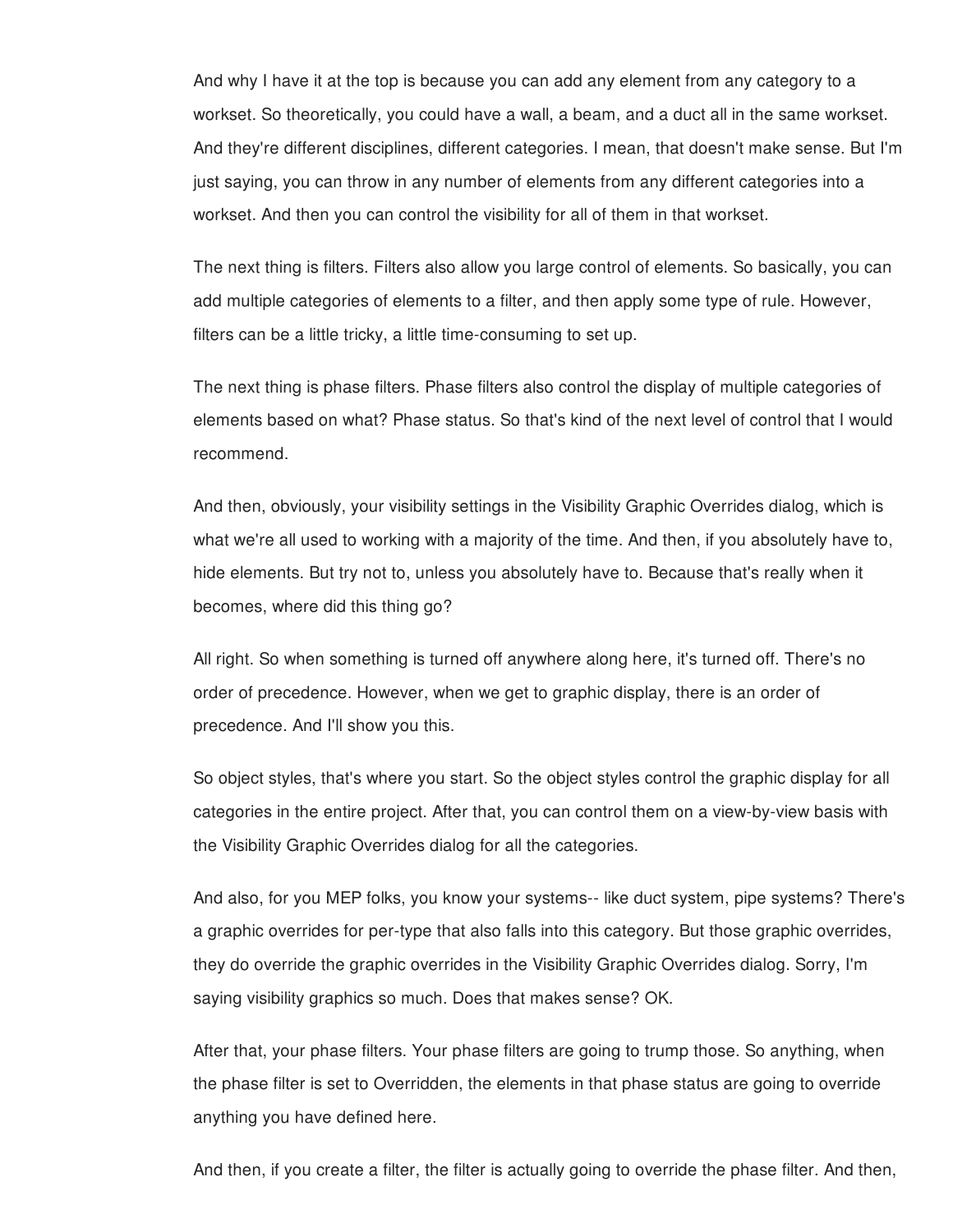if you do individual element overrides-- which, once again, only if you absolutely have to. Not recommended. But they will override anything that's applied to it. Make sense? Anybody not agree?

**AUDIENCE:** I just have a question. What about in linked models?

**JASON** In linked models?

**BOEHNING:**

**AUDIENCE:** Yes. [? So if you ?] can't do an element override, [INAUDIBLE].

**JASON** You can, yes. Yes. Yeah. Basically, your link will kind of follow these, as well. Or you can

**BOEHNING:** override it for that specific instance. All right. Everybody good on-- yes?

**AUDIENCE:** They also have materials that [INAUDIBLE] interfere with this pyramid.

**JASON** I'm sorry, what's that?

**BOEHNING:**

**AUDIENCE:** [? They'll have ?] [? materials ?] that can interfere with that pyramid.

**JASON BOEHNING:** So yes, you can control the material in those, as well. And so then, it'll override based on--

**AUDIENCE:** The [INAUDIBLE] filter [INAUDIBLE].

**JASON** What's that?

**BOEHNING:**

**AUDIENCE:** [INAUDIBLE] filter [INAUDIBLE]. Like, if somebody has a material that has a white surface finish [INAUDIBLE], and you try to put a filter on it, it won't work if the material's empty. [INAUDIBLE] [? filter. ?]

**JASON BOEHNING:** OK, sure. I see what you're saying. But sorry, can you control the material with a filter, though?

**AUDIENCE:** [? I ?] [? think ?] [? you can. ?]

**AUDIENCE:** Yeah.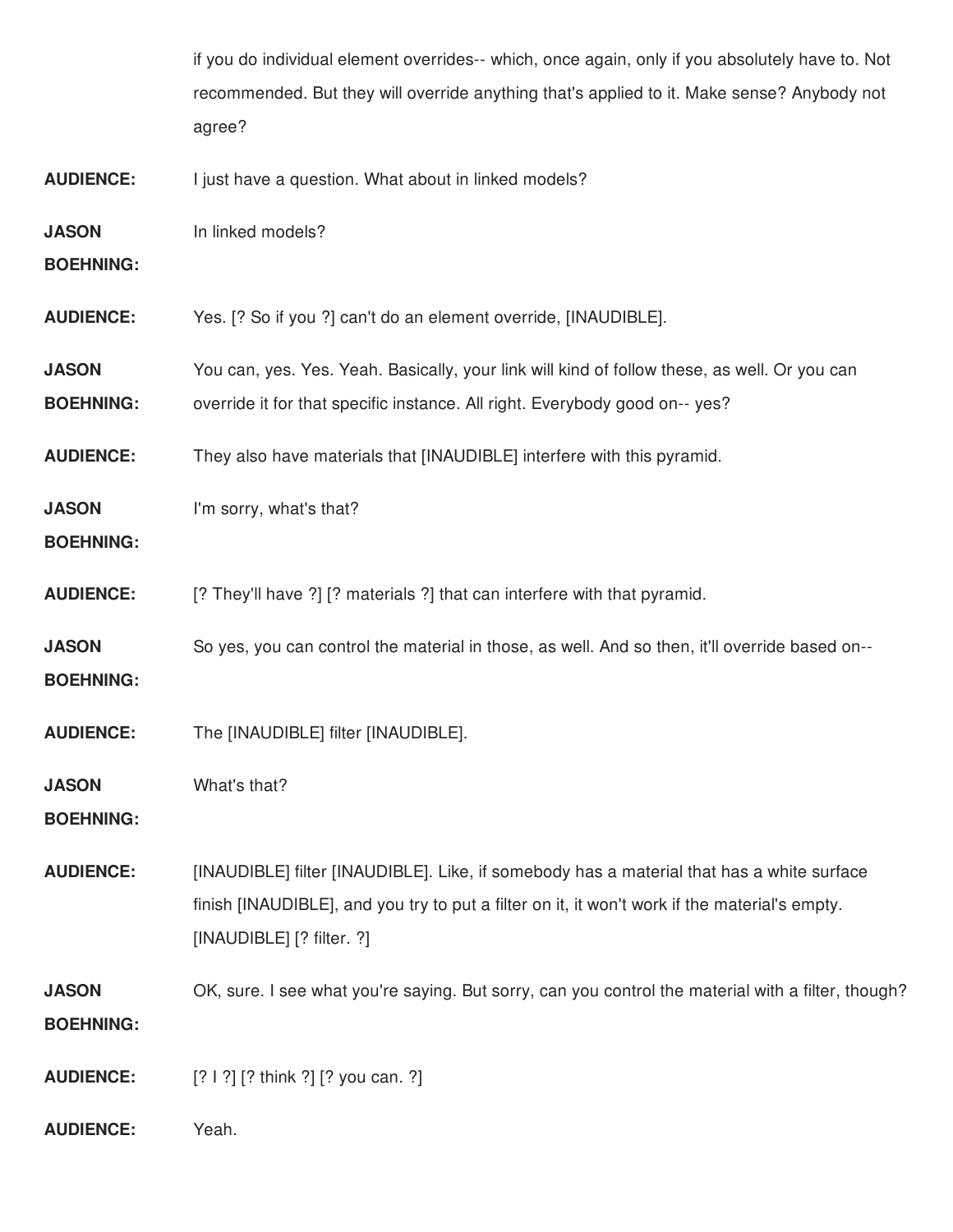## **BOEHNING:**

**JASON**

OK, so let's talk about modeling existing conditions a little bit. So I know we talked about it in the beginning, to kind of create a rapid energy model using Google Earth or something like that. But now let's say we need a more detailed model. We need the interior. We need to model everything out. So let's talk about some options to do that.

OK. Oh, first off, I should mention this. First off, I would recommend, only model what is needed. So in the beginning, you're obviously going to create some type of BIM execution plan. There's going to be all types of contracts involved.

Make sure you understand what you have to model. Because there are ways to get around not having to model everything. And I'll show you a couple of those. Filled regions is a great way to show areas like, hey, everything in this area, just leave it alone. Or everything in this area, it needs to be demolished.

So make sure you know what you have to model. Because if you do something like this, and they're like, hey, you're supposed to model all of that out, because we want a model of our building, then you're going to have to go back and redo it all. And so that could be a major problem.

One more thing-- color fill legends. This may be a stretch, but could be worth a shot.

All right. So once again, when you're going to fully model out your existing conditions, there's two scenarios-- you have existing as-built drawings. So once again, you can import them in, do some field visits to spot check. Or scenario two-- there are no existing drawings available, so you've got to figure it out on your own.

Option one, laser scanning. Option two, photogrammetry. Option three, which I had to do all the time, was go out to the field with my tape measure. And I think that's why I have back problems today, is all my field measurements. But oh my gosh, that's so terrible.

OK, let's talk about laser scanning.

**AUDIENCE:** I'm sorry. I missed [INAUDIBLE]. You have import images and CAD files. For people that are starting off, they should know that they [? shouldn't be ?] importing [? CAD into your ?] [? models ?] [INAUDIBLE]. It can cause a lot of problems with your model.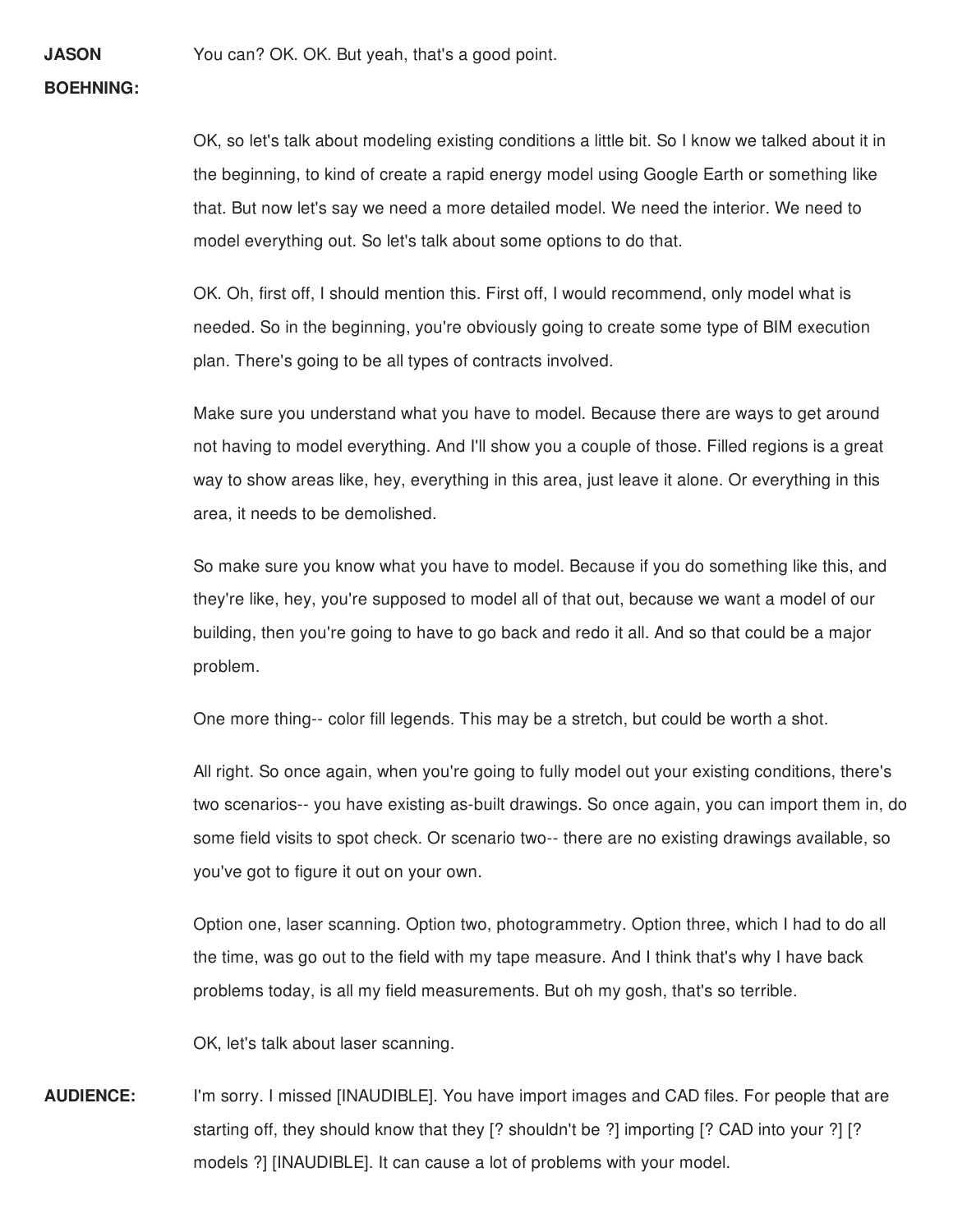| <b>JASON</b><br><b>BOEHNING:</b> | Yeah. Well, linking them, typically, if it's going to change. But if you're just going to import it--<br>because it's not going to change, because it's as-built drawings. You can just trace over them,<br>and then remove it. But you can obviously link them as well, too.                                     |
|----------------------------------|-------------------------------------------------------------------------------------------------------------------------------------------------------------------------------------------------------------------------------------------------------------------------------------------------------------------|
| <b>AUDIENCE:</b>                 | I think the point there was that there's a lot of information [INAUDIBLE] [? a lot of ?]<br>[INAUDIBLE].                                                                                                                                                                                                          |
| <b>JASON</b><br><b>BOEHNING:</b> | Sure. OK, sure. That's a good point. That's a fair point.                                                                                                                                                                                                                                                         |
| <b>AUDIENCE:</b>                 | One of the things I've done is I've taken a CAD file that I'm not going to be adjusting and make<br>a family out of it. That way, it's phased correctly.                                                                                                                                                          |
| <b>JASON</b><br><b>BOEHNING:</b> | OK, OK.                                                                                                                                                                                                                                                                                                           |
| <b>AUDIENCE:</b>                 | When you just import it, you can't phase it. And so you end up having to use graphic overrides<br>in all your views. But if you just take the CAD file and make a family out of it, you can phase it.<br>And now it follows all the Revit phases in there.                                                        |
| <b>JASON</b><br><b>BOEHNING:</b> | Sure. That's a great tip. Yeah, that's a great tip, too.                                                                                                                                                                                                                                                          |
| <b>AUDIENCE:</b>                 | Can you repeat it?                                                                                                                                                                                                                                                                                                |
| <b>JASON</b><br><b>BOEHNING:</b> | So he said, you can also link it, so that you can phase it. Or sorry, sorry.                                                                                                                                                                                                                                      |
| <b>AUDIENCE:</b>                 | Make a Revit family.                                                                                                                                                                                                                                                                                              |
| <b>JASON</b><br><b>BOEHNING:</b> | Make a Revit family so that you can face it as well. And then you can control it like that. So<br>that's a great tip.                                                                                                                                                                                             |
|                                  | OK. So everybody familiar with laser scanning? Basically, huge laser shooting beams,<br>measuring the distance, and creating all these points. And it's going to create a point cloud.<br>That's going to give you some type of output. Or the point cloud is going to be your output. It's<br>extremely precise. |

And depending on what your situation is, you can buy a laser scanner. Maybe your firm wants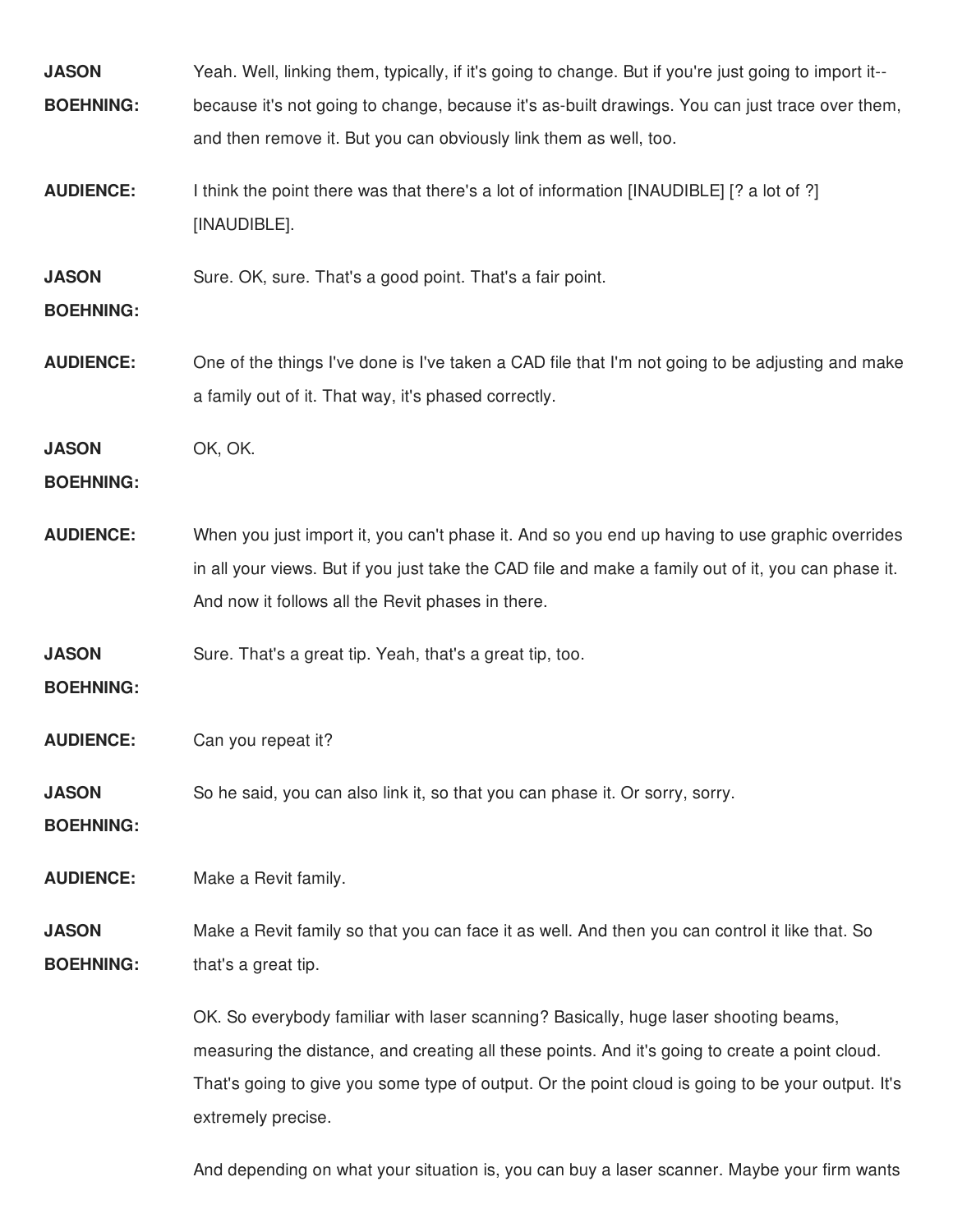to purchase one. Or you can rent one. Or you can outsource the process and have somebody else that specializes in that do it for you as well.

However, one thing that I have heard is that, if you do outsource this to somebody, create some type of deviance standard. Because a lot of these guys, they'll go out, and they'll scan an entire building, and then they may even model it for you. And then you could have walls that may be off by, like, one degree. And they model it like that.

Well, that's going to cause issues for you. Or maybe you want it like that. Maybe, but probably not. So set some type of deviation there. Whatever it may be-- 1%, 2%. And just be aware of that.

All right. The other thing that's kind of coming around is LiDAR. Anybody ever heard of LiDAR? That's the technology that's being used on vehicles to sense what's around it. And it's actually being used in a lot of places. But it's similar to laser scanning. It kind of falls under that same category, if you will.

And basically, LiDAR sensors, they're cheaper, they're smaller, they can be mounted on all kinds of things, really. It's used a lot in civil applications. You put it on a plane or a helicopter, and it'll go out, and it'll scan a field, or just open terrain, or whatever, to create some type of model.

So let's talk in a little more detail about the workflows of each of those. So with a laser scanner, you're just going to go out there and scan it. And then it's going to spit out some type of point cloud for you. And relatively simple. But like I said, right now, it's kind of expensive.

But here are just some images. Laser scanners, large. LiDAR sensors, very small. So like I said, you can mount them on other things. And typically, they have their own software that's going to take all the data, and it's going to generate a point cloud for you.

The other option that's becoming more and more popular is photogrammetry. Tree And I think one of the reasons is probably cost. But anybody have any experience with photogrammetry? OK, I'll touch on it just briefly here.

So basically, instead of using a laser or some type of light to measure distances off of points, it uses photos. And then it matches all these photos together. And I don't know exactly how it works, but it's pretty cool. But it just takes thousands of thousands of photos and starts to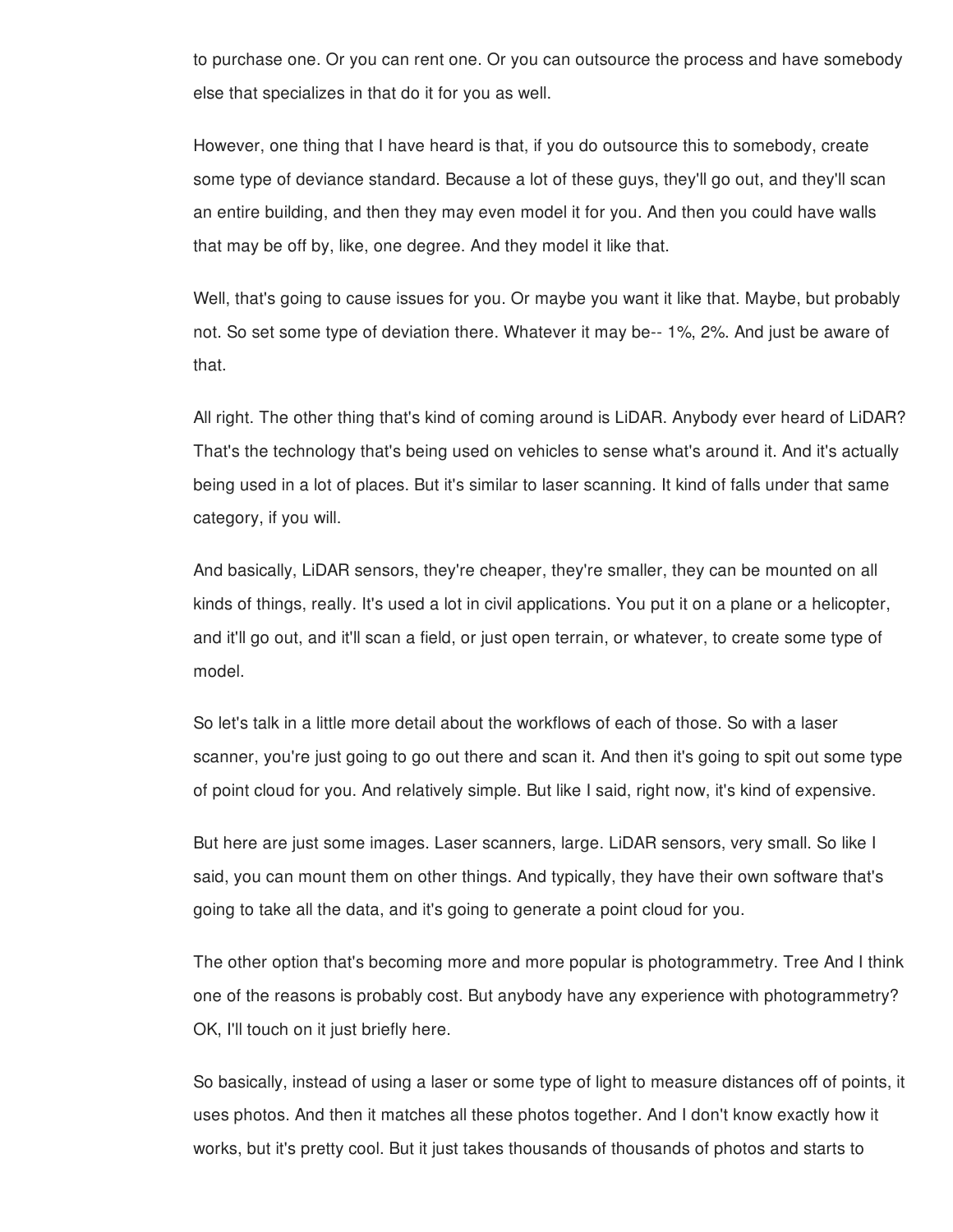match them all together. And then it can create a point cloud for you as well.

It can also create some other things, like some 3D texturized meshes or orthomosaics. But those are used more in a civil application. But photogrammetry's becoming more and more used in the AEC industry. So it's less precise than laser scanning, but it's definitely worth a shot, because it is pretty accurate.

OK. The workflow here is similar, but there's this data processing step. And you have to have some type of software that can take all these images and create the point cloud for you. So once again, you're going to capture data, process the data, and then you can output it.

So the cool thing about this that I have seen is you can mount it on a UAV or some type of robot. So I do want to note-- I think it was maybe September or October-- there were some new laws passed. You have to have the proper licensing and certifications to fly one of these commercially. So I hold no liability for you guys just going out and trying it out. So just be aware that there are laws now by the FAA that you have to abide by.

OK, so in Houston, my good friends at Axoscape, I go over to their office sometimes. And they show me some of the cool stuff they're doing. But they use drones to take photographs that they can use to create a point cloud. Or they also have built a little robot that they can use inside of buildings, and just send it into halls, into rooms, and it's just snapping pictures.

And then you can use that to then put into some type of software. Here are a few of the popular ones on the market. And it'll generate a point cloud for you.

So this is useful information right here as far as the cost, and then how many images you can use in there. So Recap 360 Pro, I don't know if any of you guys have that. It is an Autodesk product. Pix4D is actually a popular one that a lot of people are using as well. But there's a couple more, if you want to give it a shot.

So here's what your output will be. So this is actually a point cloud. So it almost looks like a video camera mounted on a UAV. But this is actually a point cloud. So you can see the amount of detail. And this isn't laser scanning. This is photogrammetry. So it can still get pretty precise.

All right. Then, the goal is to take that point cloud, put it into Revit, and then create your model off of that. Now I know people have been talking about point cloud for years, but it's not like it's super easy. So you still have to manually trace over it, and make sure you're snapping to the points, and all that. But it's still a better option than field measuring, which I despise greatly.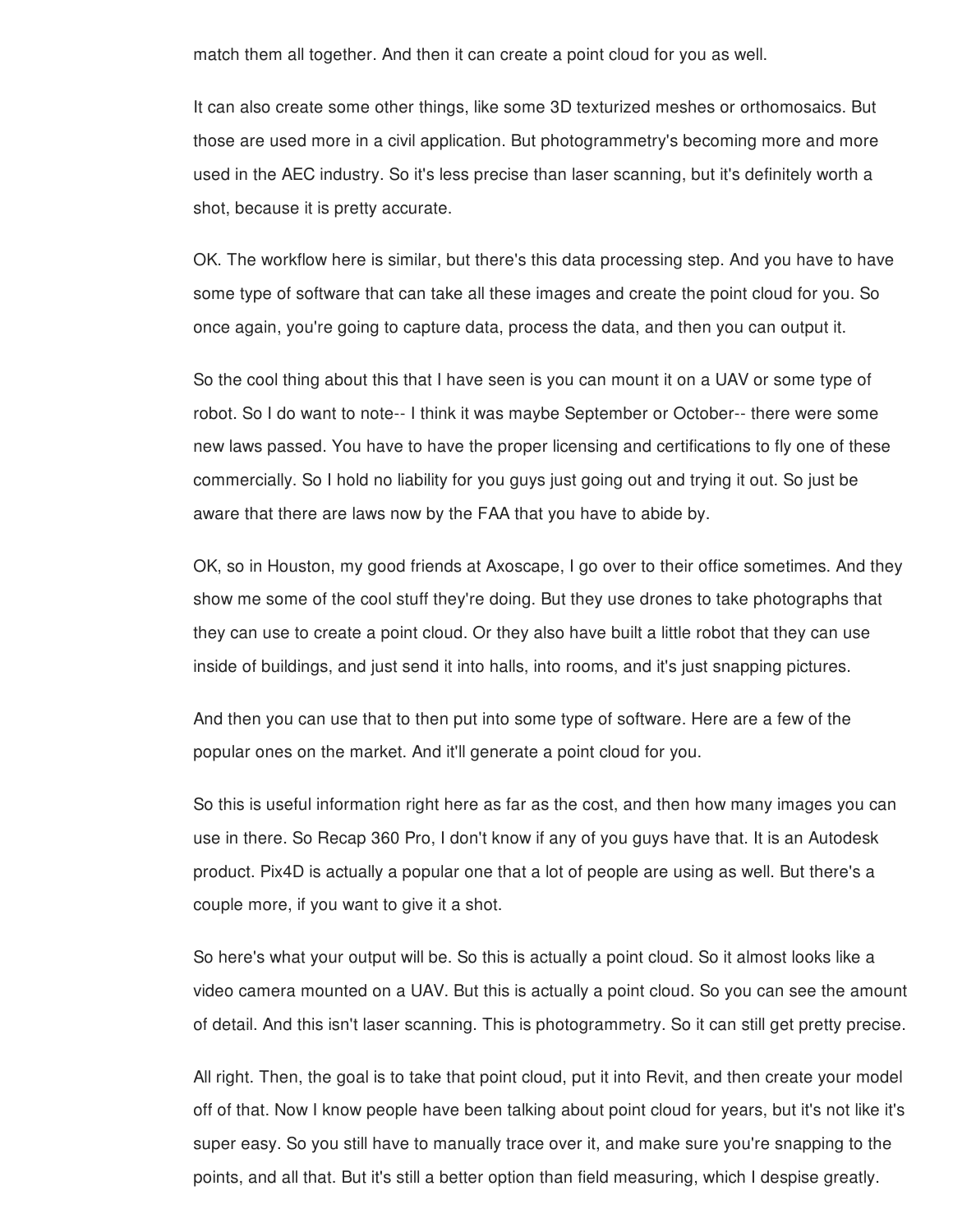All right. Modeling new design. So at this point, I'm just going to scroll through some of these. This is where it gets easy. So if you've been able to model your existing conditions accurately, and you have a solid model, then it becomes easy. Then it just becomes like what you normally do on a new project. You have your existing conditions. You've demoed what you don't need. And then you just add all the new work in there.

So once again, I think it's important to have a building information model, because so many things you can do. You can leverage the information in there to dramatically speed up this design process.

And I've taught a few classes on parametric modeling using Dynamo-- you know, using formulas and calculated values and all that. And I'm a huge proponent of that. It can dramatically speed up your modeling. But I can't talk a lot about that. I could talk for hours, but OK.

So some tips and tricks. I threw through rooms and spaces in this category, just because they work a little bit differently than normal model elements. And the reason is because they only have a Phase parameter.

So there's no Phase Created and Phase Demolished with spaces. There's just a Phase. So if you create an existing phase in an existing view, and then you go to a new view, that space or room isn't going to be there. And so that kind of poses some problems, especially when you deal with demolition views.

And so let me show you kind of the industry-standard workaround that I would say is widely accepted. So let's take a look at this. So here's a simple model. I've got my rooms here. And you go to the New Construction phase. And I have my new rooms.

So you can see, here's my existing rooms, here's my new rooms. But then, when you go to the demolition view, well, these are the rooms that appear, because demolition is-- the Phase is set to New Construction. So that's where this issue arises.

So what I would recommend is-- let's see, did I put it up here? Just so you can see this real quick. So turn off the rooms or spaces in the demo view. So let's just hide the category here. And then let's go to the existing view. Or you know what? Let me just hide, select all, turn on my spaces. Or sorry, am I dealing with rooms?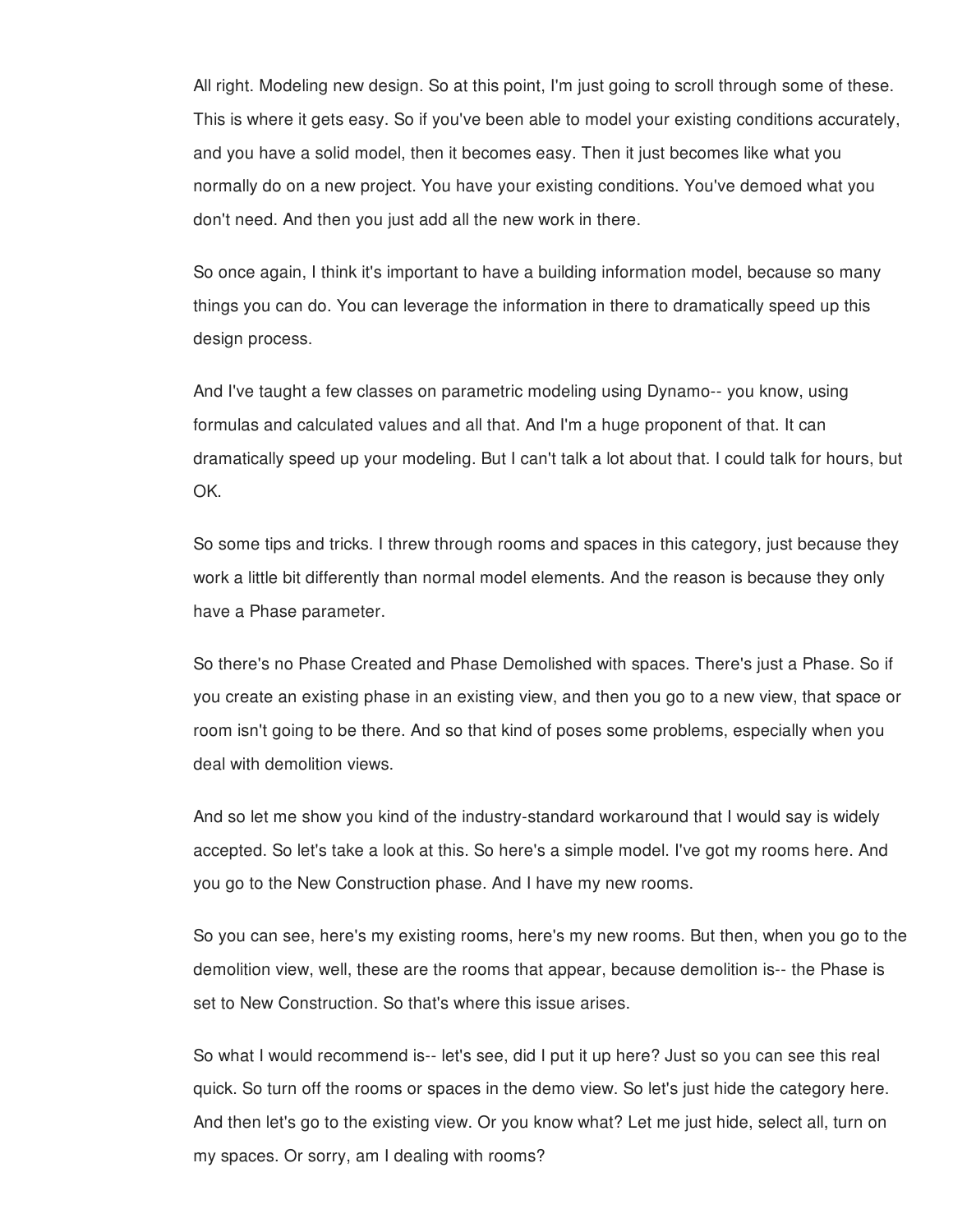OK. So now, in my existing view, all I have is rooms. And in the demo view, I have no rooms. So then, when you go to your demolition sheet, you have your demolition view. And if you want to show the rooms and the tags, just take that existing view, and just throw it right on top of there.

However, I would recommend creating a new viewport not showing the viewport title or the line. And that's kind of the workaround. So I realize it's another step.

But here's the alternative, in that some people will say, well, if you create a demolition phase, then you can kind of get around that. But you have to copy over those existing rooms. So then you have existing rooms in the existing phase. And then you also have existing rooms in the demo phase.

And I'm not a huge fan of that. And sure, I can use Dynamo to link those up. But you can just create another view. You can even use Dynamo to place them on the same sheet. And so, in my opinion, it's a little bit simpler. And I think most people would agree that, maybe, that's a little simpler option. But you can obviously duplicate the spaces as well.

OK. How are we doing on time? OK, we're good.

- **AUDIENCE:** Would you have to duplicate the spaces anyway if you have spaces that are not touching, for example? Because sometimes, what we do is we'll model, like, a buffer zone around the plan in order to get the geometry correct. And so those rooms end up being in the model as well, not in your CAD plan. So you end up having to [INAUDIBLE] those as well.
- **JASON BOEHNING:** OK. So the question was, wouldn't you have to duplicate the rooms anyways? So yes. So going from existing to new, those rooms that are going to remain the same-- yes, you do have to duplicate them anyways. But a lot of projects that I've been a part of, they're going to change numbers or something anyways. Or maybe they'll remain the same, and you can just leave them alone. But yes, that is a good point.

But I guess my point was, if you create a demolition phase, then you're going to have to duplicate them twice. And you end up with a ton of rooms or spaces. And it can create a huge mess.

All right. What else do I got? Oh, MEP connections. This is going to be just a little tip for the MEP guys here. So let me just show this real quick. It's kind of interesting. So I'm going to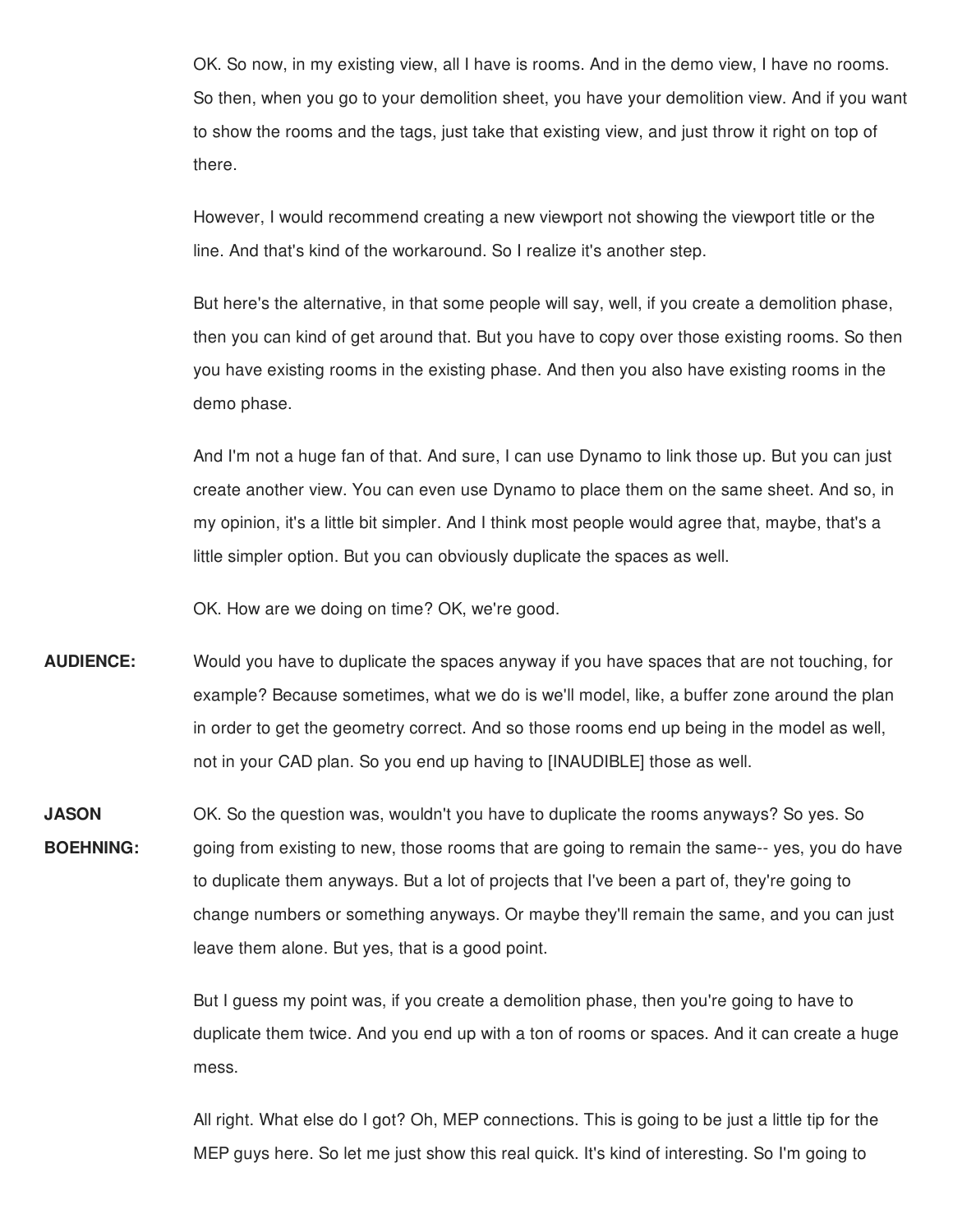create a new-- this uses the mechanical template here. Let me change this to-- sorry, I'm going to keep it at New.

If I create a duct here, and then I change the Phase Created to Existing-- so see, I'm just modeling an existing duct. And now I want to connect to it. Let's say I demoed part of it or whatever. And I create a duct, and it's same size, same height, and I connect it up, it merges it together. And now it becomes a new element. Like, uh, that's not what I wanted.

So to get around that, you have to place a union fitting. So if I add that, and then I create my duct, now I have my existing and new duct. And it can be a part of the same duct system as well.

So just a quick note there, if you are trying to-- maybe it's going into another room, and something is being modified on the other side of the room, so you need to demo the rest of it, and then you're adding the new duct, just make sure you add a union there. And then you can create your new duct after it.

All right. Dynamo. How many people said they use Dynamo? Awesome. So I do want to show a few things of how you can use Dynamo in a renovation project. So let me go back to this little sample model here. And let me open up Dynamo, which now installs with Revit in 2017. So you have it-- if you have Revit 2017, it's there. If you have a previous version, you can still go get it for free at dynamobim.org.

But let me just show you some cool things that you can do. So let's say I want to change the phase of all the walls. So say you had some intern or somebody that doesn't really know what they're doing, and they just modelled all this out. And they didn't change the phase as they were going or whatever. And now you want to change the phase Demolished for all the walls at once.

You can use Dynamo to do that, besides going in and changing them all. And granted, you can select them all, but maybe they're in different locations, whatever.

So here's this graph. So here's kind of my basic overview of Dynamo. When you're working with Revit, you select elements, and then you perform some type of task. It's pretty simple. You can either get parameters, you can set parameters. You can get parameters and use it to set other parameters. I mean, we could go on and on. I'd love to spend another two hours talking about Dynamo.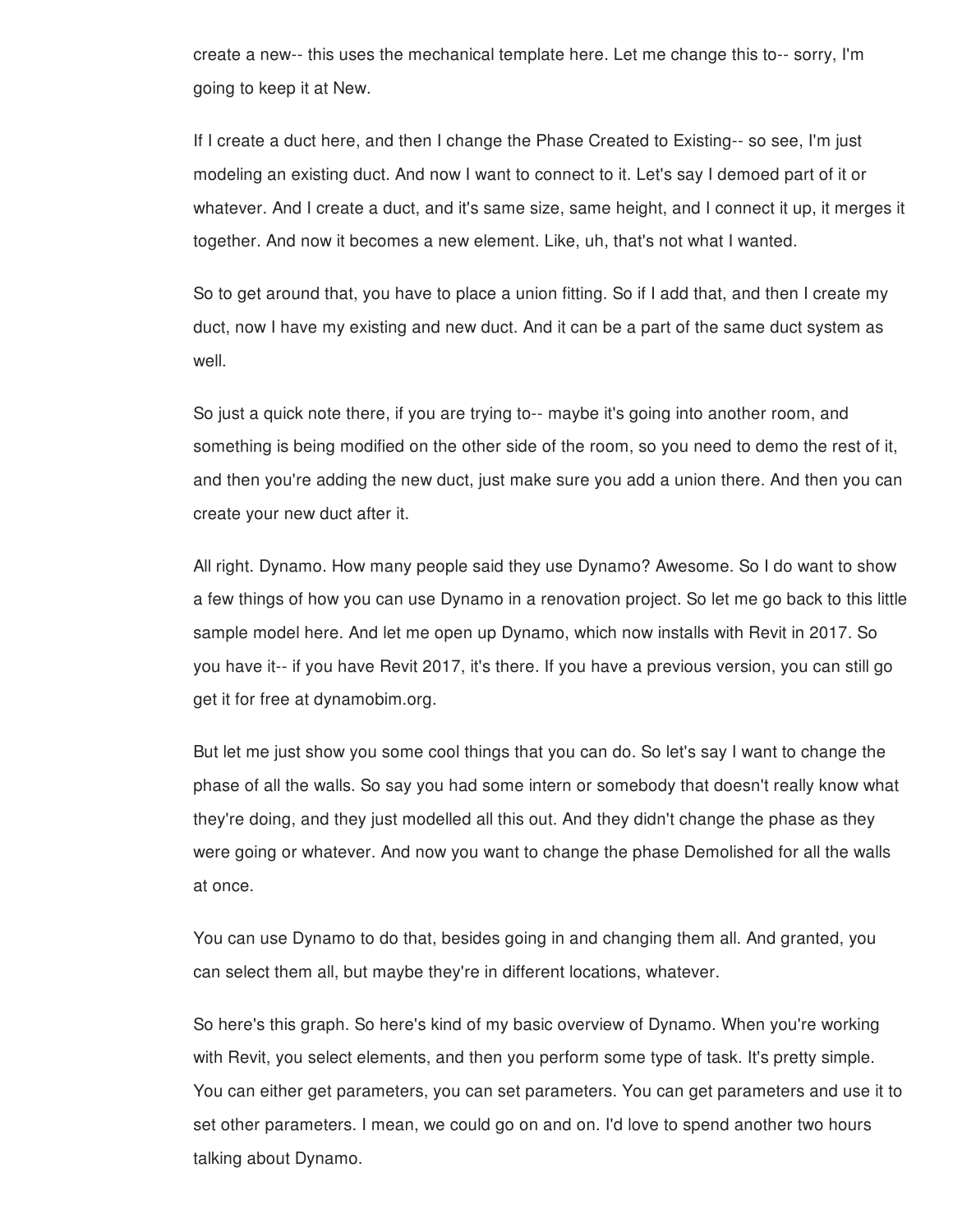So when I run this and go back over here, this is my existing view. So let's go to the demo view. So now all those walls are demolished. And so that's just some of the power of Dynamo, just to give you a brief glimpse that you can do with phases.

And the reason I show this is because this little node right here is recently new in Dynamo where you can select a phase. Therefore, you can use this SetParameterByName node, and you can set the phase. So that's a big upgrade in Dynamo that we've recently got.

Also, let me just show you this other graph here. Change View Phase. So let's say that you have a huge project-- you know, hundreds of views-- and you need to start changing the phases of these views. You can use Dynamo to do that.

The thing that I did with this graph-- and I'll upload these two to the AU website. So you can have them all. You can play around with them and kind of start to see what it's doing. So once again, I'm going to select views. So you're going to select an element. And in this case, I'm basically searching, because I want to filter out views based on something that they contain.

In this example, I was just messing around. I put Level. But maybe you want to put Existing. So any view that contains Existing, you want to change the view phase to Existing. So you could do that as well.

Right here, all I'm doing is filtering out the ones that contain Existing. And then I'm using-- well, ignore these. These are just so I could see what it was grabbing, making sure it was grabbing the right thing. But the same thing-- the Element.SetParameterByName node, very powerful. You can set parameters, link parameters together, and really speed up these processes.

Once again, the Select Phases node, where you can use this dropdown to select a phase, set it, keep chugging along.

So once again, I wish we could just talk about Dynamo all day. I'm a huge fan of it. And maybe next year, I'll try to submit a class on using Dynamo for renovation projects. But anyways, I encourage you, if you don't know Dynamo, come talk to me. I can show you some resources that are out there available.

Dynamobim.org-- lots of free stuff available to help you get rolling with Dynamo. But like I said, just like Insight, you should have it. Or sorry, Insight, you have it along with your suite. Dynamo, it is free. Even if you're using 2015, 2016, dynamobim.org-- it's free. 2017, it installs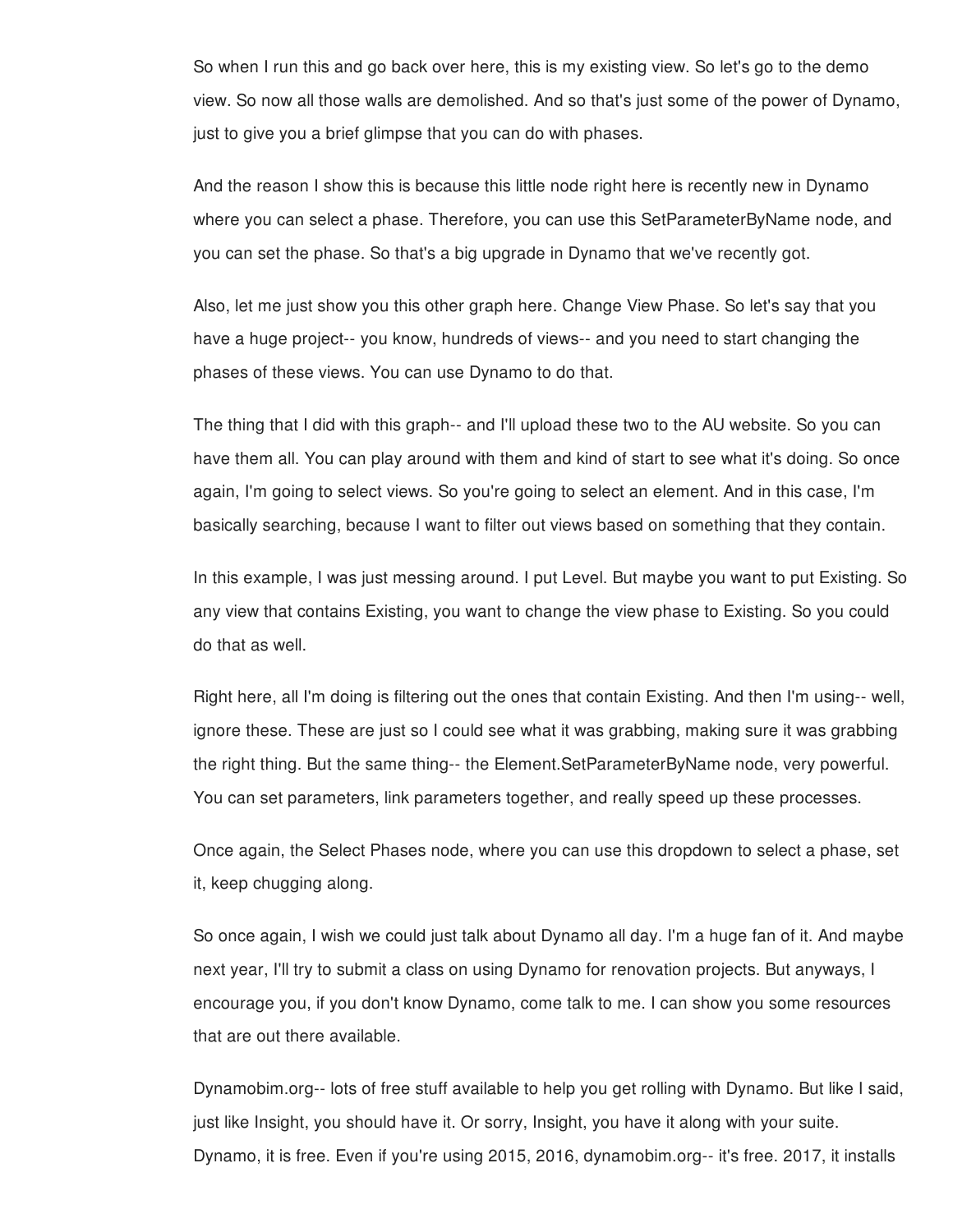right along with Revit.

OK. So that's basically all I have. So anybody? We've got about 15 minutes. Anybody got questions? In the back.

- **AUDIENCE:** I had a question about [INAUDIBLE] existing [? doors ?] in a linked model. Could you have those [? existing ?] [? doors in the ?] original model [? but in a ?] New Construction phase, [INAUDIBLE] [? schedule? ?] How do you actually go about handling a situation like that?
- **JASON** I'm sorry. I couldn't quite hear everything you said.

## **BOEHNING:**

- **AUDIENCE:** So existing doors from a linked model, [? in the ?] New Construction phase in your model, [? if you need ?] to add information or just update the door, would you [INAUDIBLE] [? with a ?] linked model and put it in [? your new ?] model?
- **JASON BOEHNING:** Yeah, you could. So create a schedule. OK, so the question was, you have a linked model with existing doors, and you want to create a schedule in the new model?
- **AUDIENCE:** [INAUDIBLE] [? all your ?] doors, do you capture both existing and new? [INAUDIBLE] modifications to, say, the [? hardwood ?] on the existing door.
- **JASON** OK, I see what you're saying.

## **BOEHNING:**

**AUDIENCE:** [INAUDIBLE] in your schedule, you can link [? and pull doors ?] from the old model [INAUDIBLE].

**JASON BOEHNING:** Yeah. But if you schedule existing doors as the phase is set to Existing, so you're not going to get new doors?

**AUDIENCE:** [INAUDIBLE]. [? Now you're ?] [? just ?] [INAUDIBLE] linked models [? in your ?] [INAUDIBLE]. [? Otherwise, ?] [INAUDIBLE].

OK.

**AUDIENCE:** [INAUDIBLE] [? schedules. ?]

**AUDIENCE:** [INAUDIBLE] [? schedules. ?]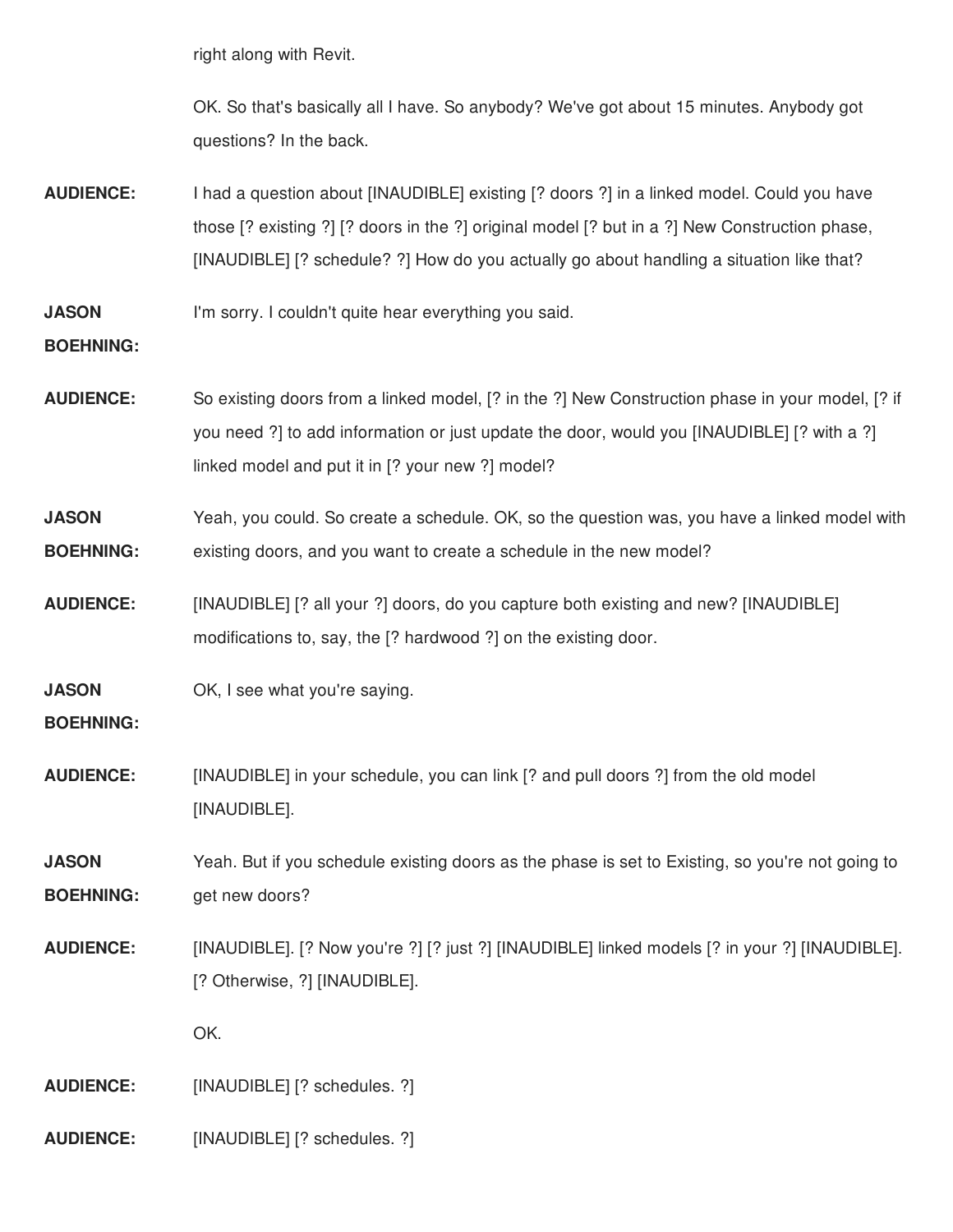| <b>JASON</b><br><b>BOEHNING:</b> | Yeah. OK.                                                                                                                                                                                                                                                                                                                                                                                                                                        |
|----------------------------------|--------------------------------------------------------------------------------------------------------------------------------------------------------------------------------------------------------------------------------------------------------------------------------------------------------------------------------------------------------------------------------------------------------------------------------------------------|
| <b>AUDIENCE:</b>                 | [INAUDIBLE] [? doors ?] [INAUDIBLE] one model [INAUDIBLE] [? door from the ?] other one,<br>[? that can ?] [INAUDIBLE].                                                                                                                                                                                                                                                                                                                          |
| <b>JASON</b><br><b>BOEHNING:</b> | Sure, sure. Yeah, OK.                                                                                                                                                                                                                                                                                                                                                                                                                            |
| <b>AUDIENCE:</b>                 | [INAUDIBLE] phase filters [? set up ?] [? so that you ?] have all the doors in one schedule. The<br>issue that [? we would ?] have [INAUDIBLE] and you want to add [INAUDIBLE]. [? Like I ?] [?<br>said, ?] something to show off [INAUDIBLE]. [? And ?] [? it'll ?] pick [? up ?] [INAUDIBLE].                                                                                                                                                  |
| <b>JASON</b><br><b>BOEHNING:</b> | Cool. Anybody else?                                                                                                                                                                                                                                                                                                                                                                                                                              |
| <b>AUDIENCE:</b>                 | [? How ?] do those photogrammetry software programs give you [INAUDIBLE]? Are any of<br>them [INAUDIBLE] quality [INAUDIBLE] reverse of an object? [? Because I ?] [INAUDIBLE] [?<br>model ?] take a picture around something, but like the reverse of that. So like a room. So can<br>it make a scan of a room [INAUDIBLE]?                                                                                                                     |
| <b>JASON</b><br><b>BOEHNING:</b> | So you're saying, if you took pictures of the inside of the room, and then you want to view--<br>OK, sorry. What do you want to view?                                                                                                                                                                                                                                                                                                            |
| <b>AUDIENCE:</b>                 | I want to use photogrammetry like a laser scanner. But I would want to do [INAUDIBLE] room,<br>not [? on ?] objects. Because all the ones that I see, you have to take a million pictures around<br>an object or a building. [INAUDIBLE].                                                                                                                                                                                                        |
| <b>JASON</b><br><b>BOEHNING:</b> | Oh, OK. OK, yeah. So you're basically saying, put a camera in the middle, shoot pictures.<br>Yeah, you can. You can. There could be problems like, for example, with white ceilings. If it<br>was all white, there could be issues there with it being able to read surfaces. But the point is, I<br>guess, with photogrammetry is that it's so much cheaper than laser scanning. It's definitely<br>worth a shot to go through an initial pass. |
| <b>AUDIENCE:</b>                 | [INAUDIBLE].                                                                                                                                                                                                                                                                                                                                                                                                                                     |
| <b>JASON</b>                     | What's that?                                                                                                                                                                                                                                                                                                                                                                                                                                     |

**BOEHNING:**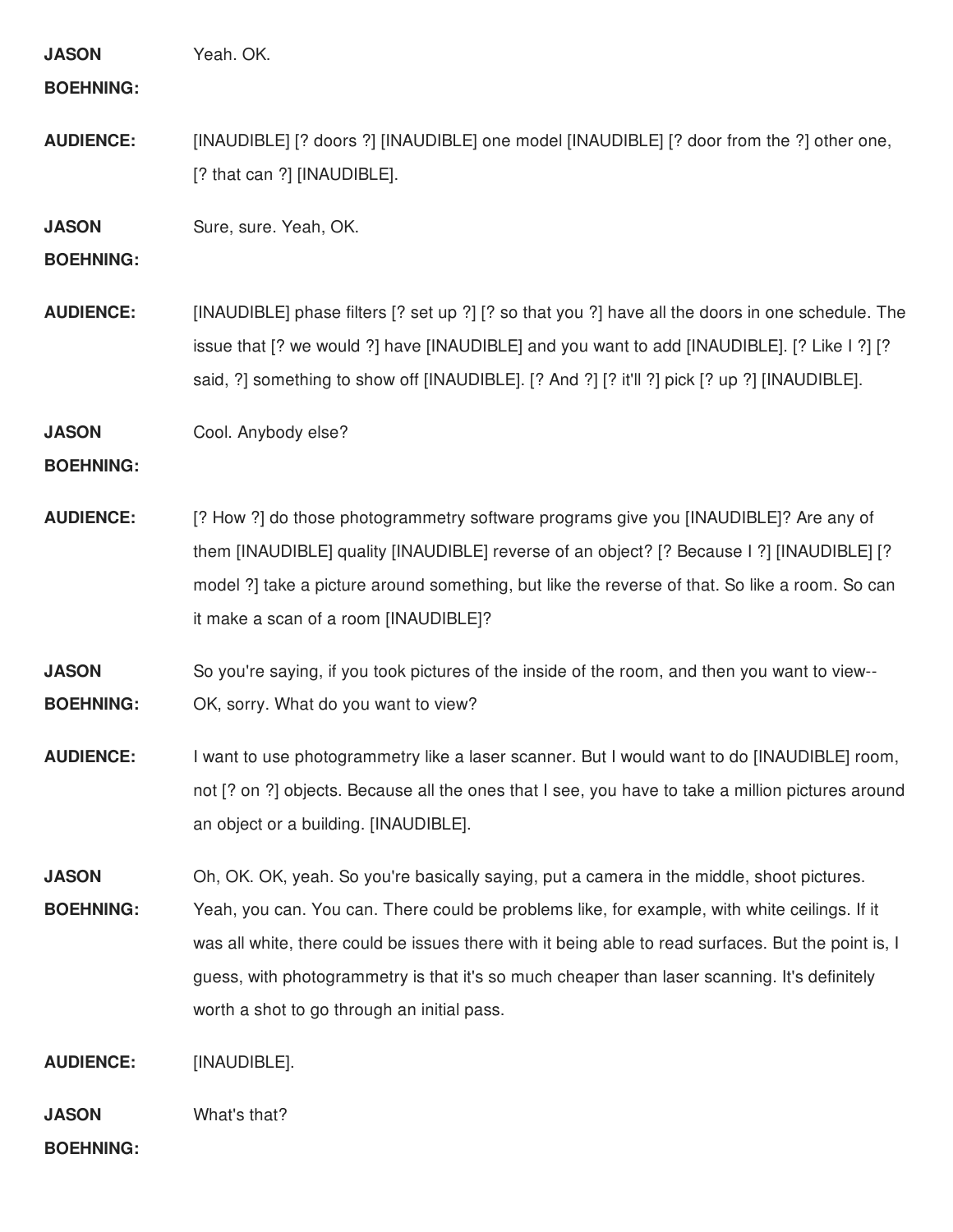| <b>AUDIENCE:</b>                 | You just don't get the results. The LiDAR is a good [INAUDIBLE].                                                                                                                                                                                                                                                                                                                                                         |
|----------------------------------|--------------------------------------------------------------------------------------------------------------------------------------------------------------------------------------------------------------------------------------------------------------------------------------------------------------------------------------------------------------------------------------------------------------------------|
| <b>JASON</b><br><b>BOEHNING:</b> | Yeah, LiDAR is a good option, too. So yeah. Yeah.                                                                                                                                                                                                                                                                                                                                                                        |
| <b>AUDIENCE:</b>                 | LiDAR's really expensive, though, right?                                                                                                                                                                                                                                                                                                                                                                                 |
| <b>AUDIENCE:</b>                 | [INAUDIBLE]. OK, so if you can build [INAUDIBLE]--                                                                                                                                                                                                                                                                                                                                                                       |
| <b>JASON</b><br><b>BOEHNING:</b> | Go ahead.                                                                                                                                                                                                                                                                                                                                                                                                                |
| <b>AUDIENCE:</b>                 | So we do a lot of work with [INAUDIBLE], a lot of [INAUDIBLE]. [INAUDIBLE] can do that with<br>[INAUDIBLE] [? tools. ?]                                                                                                                                                                                                                                                                                                  |
| <b>JASON</b><br><b>BOEHNING:</b> | Yeah, let's talk afterwards and talk about that. Yeah.                                                                                                                                                                                                                                                                                                                                                                   |
| <b>AUDIENCE:</b>                 | With MEP objects that have been demolished, have you guys worked around with<br>modifications to the demo plans? Like, if you're working off of an existing CAD bounce, and<br>you modelled everything out, [? turned a ?] demo, and then you go out and field survey, and<br>you find out that that's not actually true and change [INAUDIBLE] revert current back to<br>existing. All that system information is lost. |
| <b>JASON</b><br><b>BOEHNING:</b> | That's a great point. So yeah. OK, that's a great point. So the question was, so when you're<br>modeling existing conditions in MEP-- thank you for bringing this up, I forgot to mention this --<br>and you demo it, it basically disconnects everything. Therefore, you lose all your system<br>assignments.                                                                                                           |
|                                  | So my recommendation with that-- and it's kind of a tough workaround, too. But if you just<br>keep everything as Existing, save the model, you can use Dynamo to demo everything that<br>you need to, create your plans. And then, if something changes, you can go back to the other<br>model.                                                                                                                          |
|                                  | But basically, just try to keep it as Existing as long as you can. But you can use Dynamo to<br>change them all to demo for any deadline that you need.                                                                                                                                                                                                                                                                  |
| <b>AUDIENCE:</b>                 | But when we've tried to [INAUDIBLE] copy and paste from an older model back into our newer                                                                                                                                                                                                                                                                                                                               |

model, [? we'd have ?] duplicate systems.